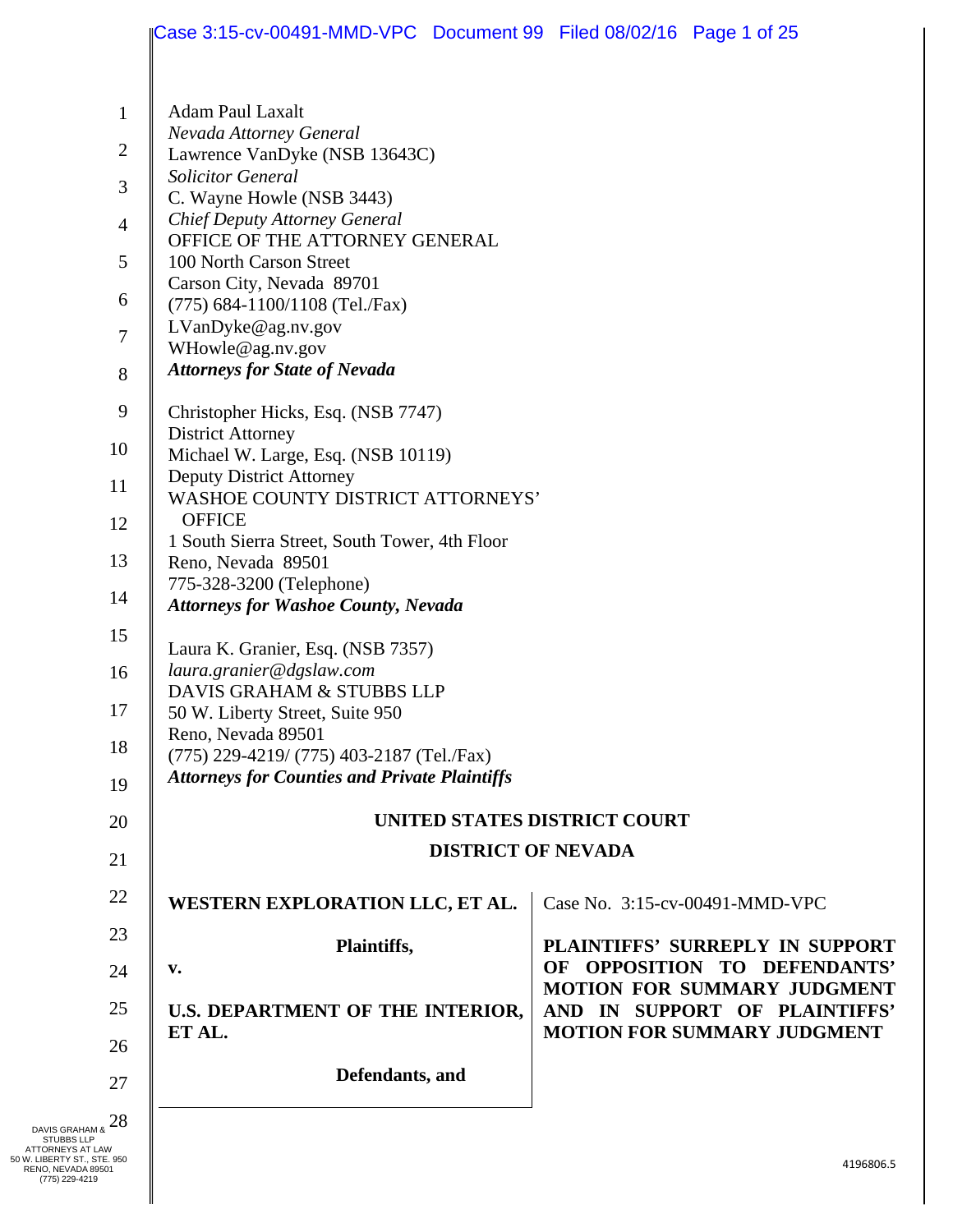| $\mathbf{1}$<br>$\sqrt{2}$<br>THE WILDERNESS SOCIETY, et al.<br>$\mathfrak{Z}$<br><b>Intervenor-Defendants.</b><br>$\overline{4}$<br>5<br>$\sqrt{6}$<br>$\boldsymbol{7}$<br>$8\,$<br>9<br>$10\,$<br>$11\,$<br>$12\,$<br>13<br>$14\,$ | Case 3:15-cv-00491-MMD-VPC Document 99 Filed 08/02/16 Page 2 of 25 |
|--------------------------------------------------------------------------------------------------------------------------------------------------------------------------------------------------------------------------------------|--------------------------------------------------------------------|
|                                                                                                                                                                                                                                      |                                                                    |
|                                                                                                                                                                                                                                      |                                                                    |
|                                                                                                                                                                                                                                      |                                                                    |
|                                                                                                                                                                                                                                      |                                                                    |
|                                                                                                                                                                                                                                      |                                                                    |
|                                                                                                                                                                                                                                      |                                                                    |
|                                                                                                                                                                                                                                      |                                                                    |
|                                                                                                                                                                                                                                      |                                                                    |
|                                                                                                                                                                                                                                      |                                                                    |
|                                                                                                                                                                                                                                      |                                                                    |
|                                                                                                                                                                                                                                      |                                                                    |
|                                                                                                                                                                                                                                      |                                                                    |
|                                                                                                                                                                                                                                      |                                                                    |
|                                                                                                                                                                                                                                      |                                                                    |
|                                                                                                                                                                                                                                      |                                                                    |
| 15                                                                                                                                                                                                                                   |                                                                    |
| $16\,$                                                                                                                                                                                                                               |                                                                    |
| 17                                                                                                                                                                                                                                   |                                                                    |
| $18\,$                                                                                                                                                                                                                               |                                                                    |
| 19                                                                                                                                                                                                                                   |                                                                    |
| $20\,$                                                                                                                                                                                                                               |                                                                    |
| $21\,$                                                                                                                                                                                                                               |                                                                    |
| $22\,$                                                                                                                                                                                                                               |                                                                    |
| $23\,$                                                                                                                                                                                                                               |                                                                    |
| 24                                                                                                                                                                                                                                   |                                                                    |
| $25\,$                                                                                                                                                                                                                               |                                                                    |
| $26\,$                                                                                                                                                                                                                               |                                                                    |
| $27\,$                                                                                                                                                                                                                               |                                                                    |
| $\begin{matrix}\n\text{DAVIS GRAHAM} \,\textcircled{28}\\ \text{STUBBS LLP}\n\end{matrix}$ ATTORNEYS AT LAW<br>$\overline{2}$<br>50 W. LIBERTY ST., STE. 950<br>RENO, NEVADA 89501<br>(775) 229-4219                                 |                                                                    |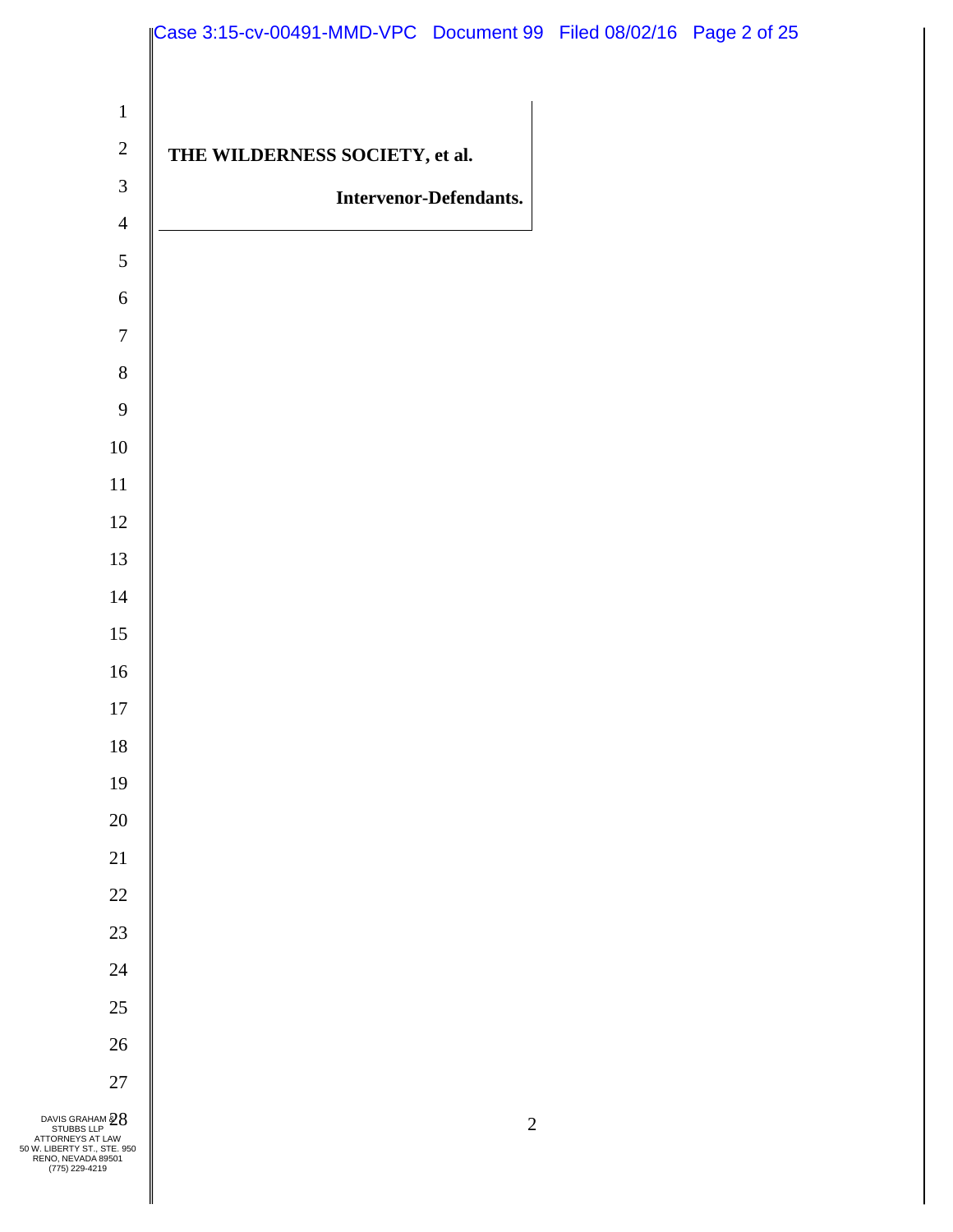|                              |       | Case 3:15-cv-00491-MMD-VPC  Document 99  Filed 08/02/16  Page 3 of 25       |
|------------------------------|-------|-----------------------------------------------------------------------------|
| $\mathbf{1}$<br>$\mathbf{2}$ |       | <b>TABLE OF CONTENTS</b>                                                    |
| 3                            | I.    |                                                                             |
| $\overline{4}$               | Π.    |                                                                             |
| 5                            | III.  |                                                                             |
| 6                            | IV.   |                                                                             |
| 7<br>8                       | V.    |                                                                             |
| 9                            | VI.   | Plaintiffs' Challenge to the Withdrawal Notice Is Properly Before the Court |
| 10                           | VII.  |                                                                             |
| 11                           | VIII. |                                                                             |
| 12                           | IX.   |                                                                             |
| 13                           |       |                                                                             |
| 14                           |       |                                                                             |
| 15                           |       |                                                                             |
| 16<br>17                     |       |                                                                             |
| 18                           |       |                                                                             |
| 19                           |       |                                                                             |
| 20                           |       |                                                                             |
| 21                           |       |                                                                             |
| 22                           |       |                                                                             |
| 23                           |       |                                                                             |
| 24                           |       |                                                                             |
| 25                           |       |                                                                             |
| 26<br>27                     |       |                                                                             |
| 28                           |       | $\mathbf{i}$                                                                |
|                              |       |                                                                             |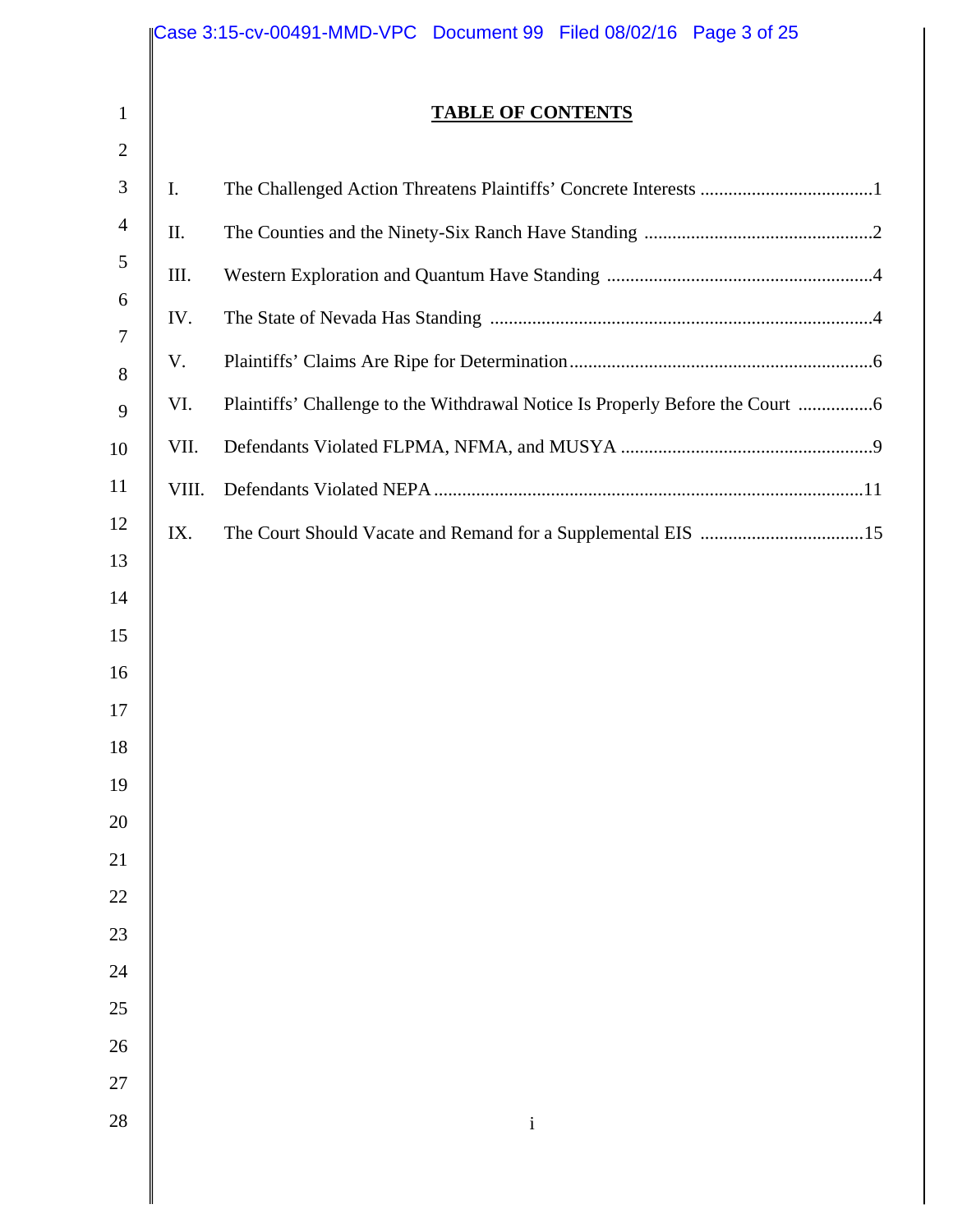|                | Case 3:15-cv-00491-MMD-VPC Document 99 Filed 08/02/16 Page 4 of 25 |
|----------------|--------------------------------------------------------------------|
| 1              | <b>TABLE OF AUTHORITIES</b>                                        |
| $\overline{2}$ | <b>Cases</b>                                                       |
| 3              | Abbott Labs. v. Gardner,                                           |
| $\overline{4}$ |                                                                    |
| 5              | Ashley Creek Phosphate Co. v. Norton,                              |
| 6              |                                                                    |
| $\overline{7}$ | Blue Mountains Biodiversity Project v. Blackwood,                  |
| 8              | Cantrell v. City of Long Beach,                                    |
| 9              |                                                                    |
| 10             | Center for Food Safety v. Vilsack,                                 |
| 11             |                                                                    |
| 12             | Citizens for Better Forestry v. USDA,                              |
| 13             | City of Sausalito v. O'Neill,                                      |
| 14             |                                                                    |
| 15             | Clapper v, Amnesty Int'l, USA,                                     |
| 16             | Council of Ins. Agents & Brokers v. Molasky-Arman,                 |
| 17             |                                                                    |
| 18             | Delaware Riverkeeper Network v. F.E.R.C.,                          |
| 19             |                                                                    |
| 20             | Delta Water Agency v. United States,                               |
| 21             | Encino Motorcars, LLC v. Navarro,                                  |
| 22             |                                                                    |
| 23             | Friends of Searchlight v. Jewell,                                  |
| 24             |                                                                    |
| 25             | Great Basin Mine Watch v. Hankins,                                 |
| 26             | Humane Soc'y of U.S. v. Lock,                                      |
| 27             |                                                                    |
| 28             |                                                                    |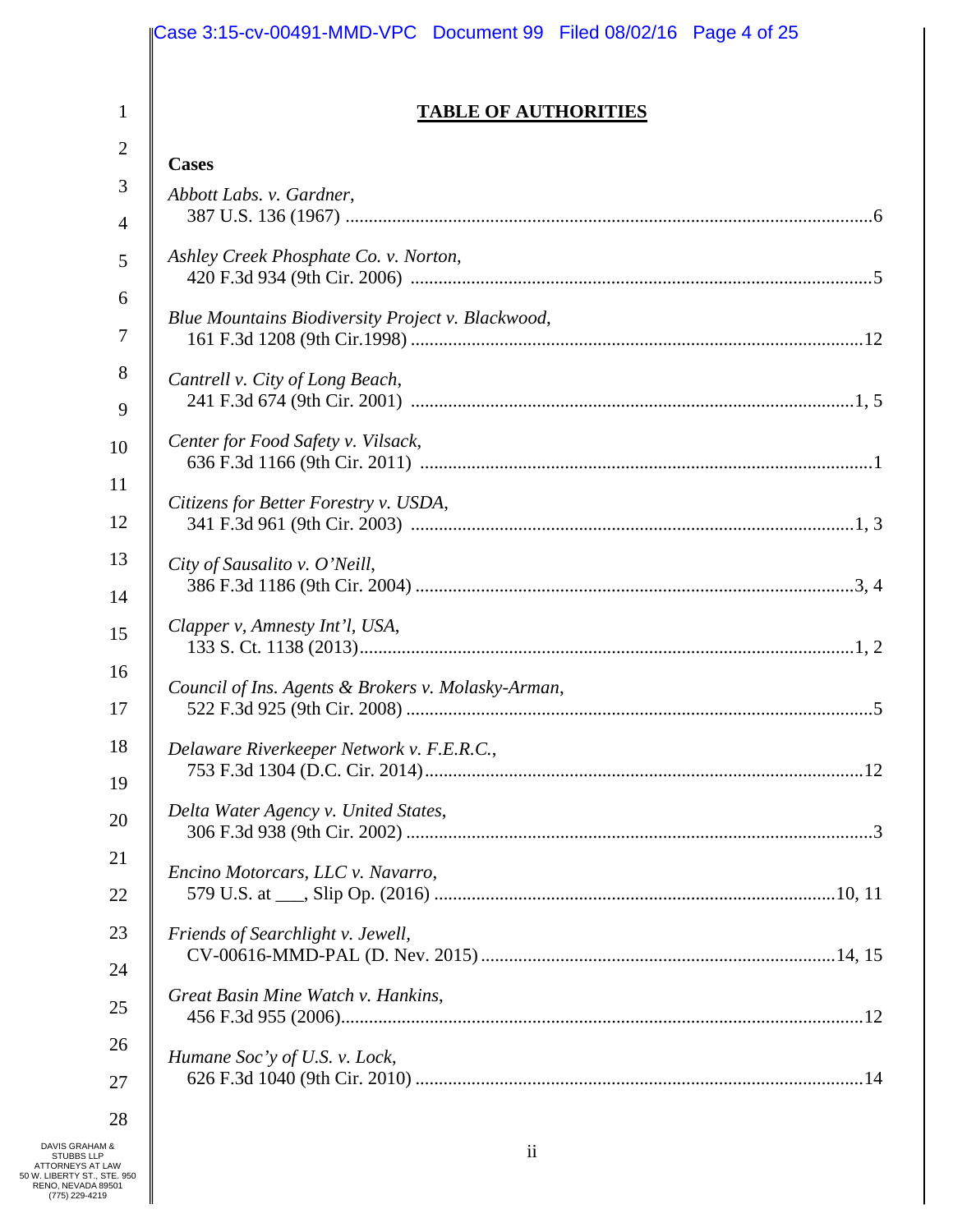|                     | Case 3:15-cv-00491-MMD-VPC Document 99 Filed 08/02/16 Page 5 of 25 |
|---------------------|--------------------------------------------------------------------|
| $\mathbf{1}$        | Laub v. Dep't of Interior,                                         |
| $\overline{2}$      |                                                                    |
| 3                   | Lujan v. Defenders of Wildlife,                                    |
| $\overline{4}$      | Massachusetts v. EPA,                                              |
| 5                   |                                                                    |
| 6<br>$\overline{7}$ | Mendia v. Garcia,                                                  |
| 8                   | Nat'l Ass'n of Home Builders v. Norton,                            |
| 9<br>10             | Northwest Environmental Defense Center v. Owens Corning,           |
| 11                  | Ohio Forestry Assn v. Sierra Club,                                 |
| 12                  |                                                                    |
| 13                  | Oregon Natural Desert Ass'n v. U.S. Forest Serv.,                  |
| 14<br>15            | Roberts v. Corrothers,                                             |
| 16<br>17            | San Luis & Delta Water Auth. v. Locke,                             |
| 18                  | Sierra Forest Legacy v. Sherman,                                   |
| 19                  | State of Cal. v. Block,                                            |
| 20                  |                                                                    |
| 21                  | Summers v. Earth Island Inst.,                                     |
| 22                  | Theodore Roosevelt Conservation P'ship v. Salazar,                 |
| 23                  |                                                                    |
| 24                  | Western Land Exchange Project v. U.S. Bureau of Land Management,   |
| 25                  |                                                                    |
| 26                  | Wyoming v. Oklahoma,                                               |
| 27                  |                                                                    |
| 28                  |                                                                    |

DAVIS GRAHAM &<br>
STUBBS LLP<br>
ATTORNEYS AT LAW<br>
50 W. LIBERTY ST., STE. 950<br>
RENO, NEVADA 89501<br>
(775) 229-4219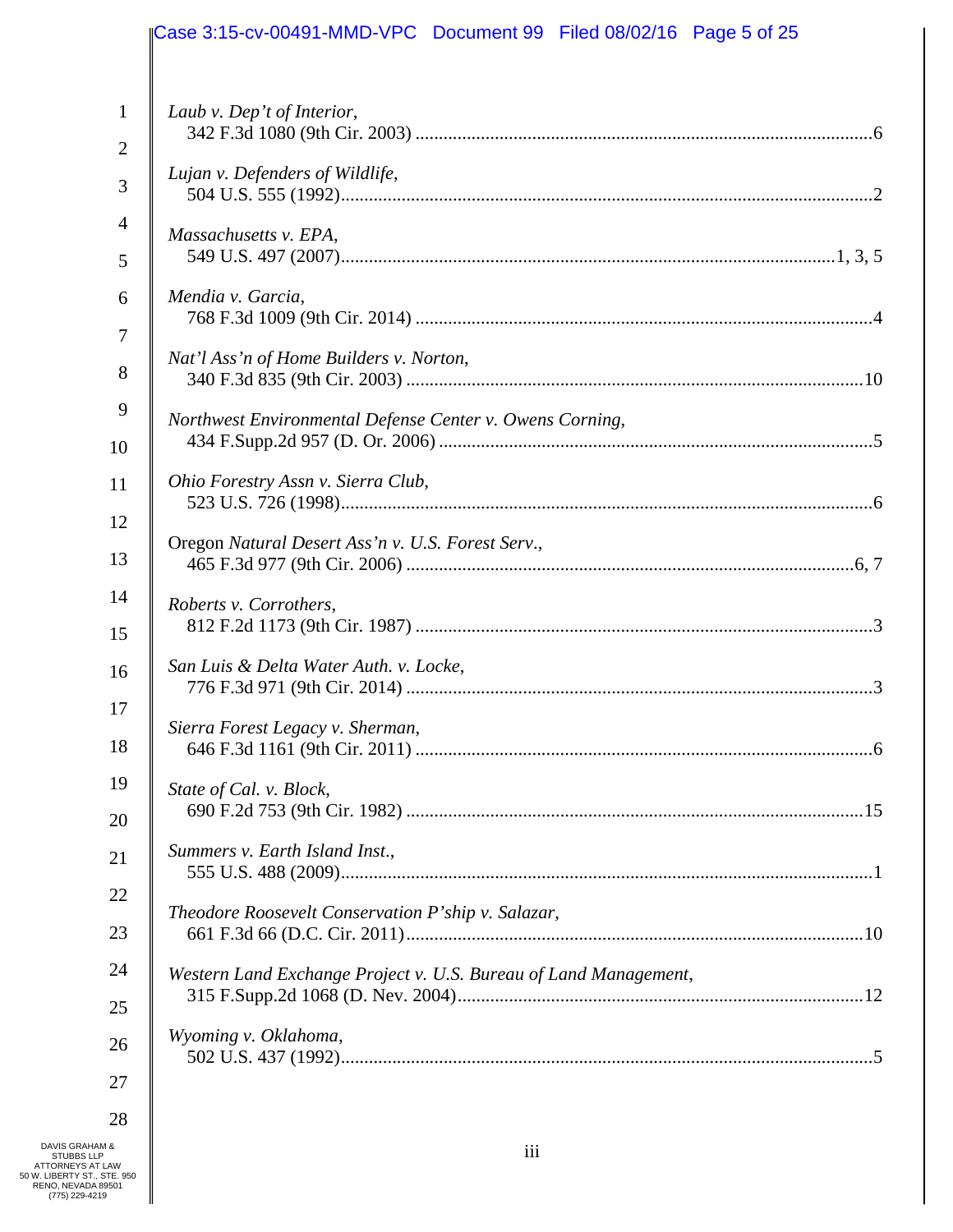# Case 3:15-cv-00491-MMD-VPC Document 99 Filed 08/02/16 Page 6 of 25

| $\mathbf{1}$   | <b>Constitutions, Statutes and Rules</b>                                             |
|----------------|--------------------------------------------------------------------------------------|
| $\overline{2}$ |                                                                                      |
| 3              |                                                                                      |
| 4              |                                                                                      |
| 5              |                                                                                      |
| 6              |                                                                                      |
| 7              |                                                                                      |
| 8              |                                                                                      |
| 9              |                                                                                      |
| 10             |                                                                                      |
| 11             |                                                                                      |
| 12             |                                                                                      |
| 13<br>14       |                                                                                      |
| 15             |                                                                                      |
| 16             |                                                                                      |
| 17             |                                                                                      |
| 18             |                                                                                      |
| 19             |                                                                                      |
| 20             |                                                                                      |
| 21             |                                                                                      |
| 22             |                                                                                      |
| 23             |                                                                                      |
| 24             |                                                                                      |
| 25             | <b>Other Authorities</b>                                                             |
| 26             |                                                                                      |
| 27             | M.E. Rigney, Exploring the D.C. Circuit's Improper Segmentation Analysis in Delaware |
| 28             |                                                                                      |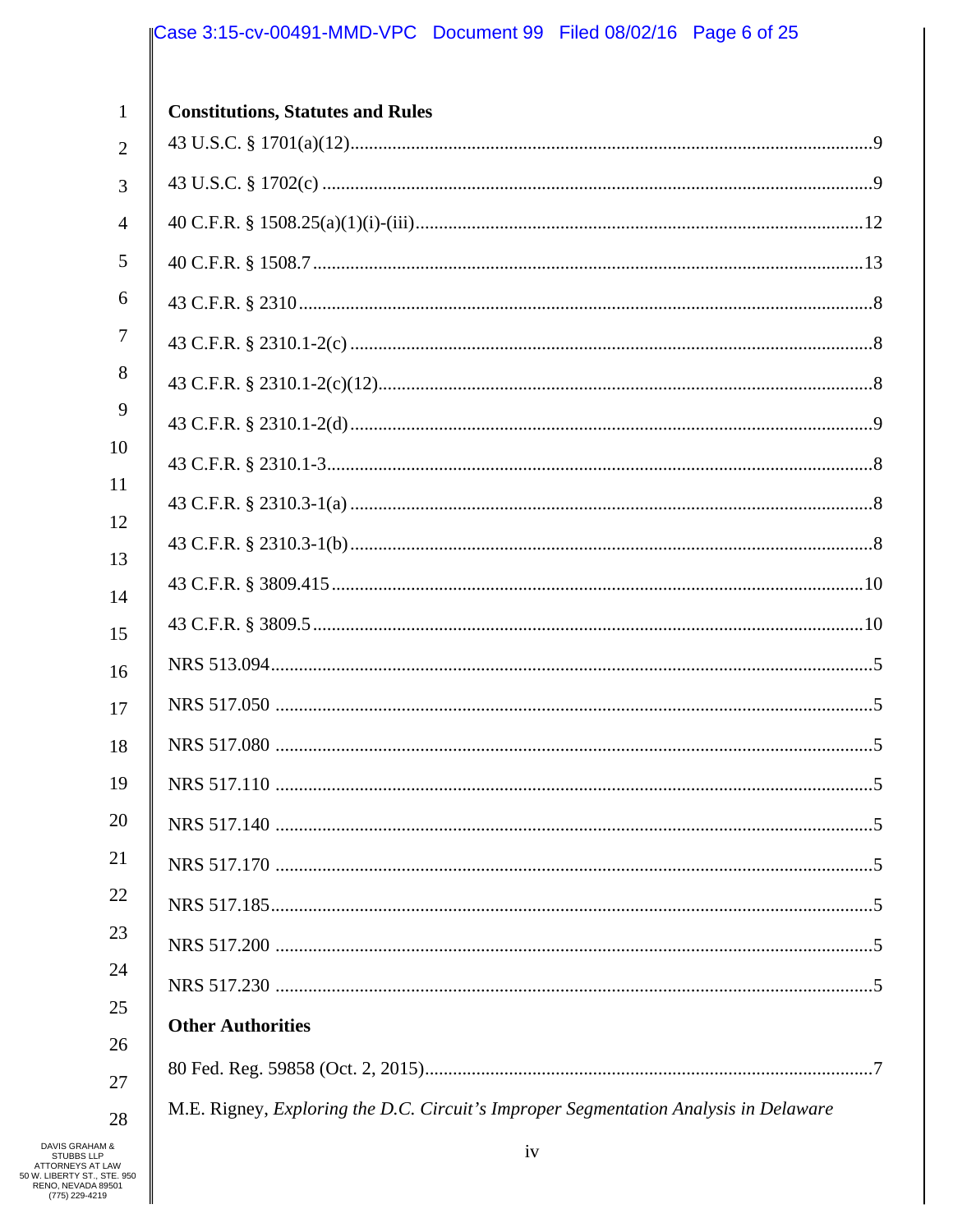|                                                                   | Case 3:15-cv-00491-MMD-VPC Document 99 Filed 08/02/16 Page 7 of 25 |             |  |  |
|-------------------------------------------------------------------|--------------------------------------------------------------------|-------------|--|--|
|                                                                   |                                                                    |             |  |  |
| $1\,$                                                             | Riverkeeper Network v. FERC,                                       |             |  |  |
| $\sqrt{2}$                                                        |                                                                    |             |  |  |
| $\mathfrak{Z}$                                                    |                                                                    |             |  |  |
| $\overline{4}$                                                    |                                                                    |             |  |  |
| 5                                                                 |                                                                    |             |  |  |
| $\sqrt{6}$                                                        |                                                                    |             |  |  |
| $\boldsymbol{7}$                                                  |                                                                    |             |  |  |
| $8\,$                                                             |                                                                    |             |  |  |
| 9                                                                 |                                                                    |             |  |  |
| $10\,$                                                            |                                                                    |             |  |  |
| $11\,$                                                            |                                                                    |             |  |  |
| $12\,$                                                            |                                                                    |             |  |  |
| 13                                                                |                                                                    |             |  |  |
| 14                                                                |                                                                    |             |  |  |
| 15                                                                |                                                                    |             |  |  |
| $16\,$                                                            |                                                                    |             |  |  |
| 17                                                                |                                                                    |             |  |  |
| $18\,$                                                            |                                                                    |             |  |  |
| 19                                                                |                                                                    |             |  |  |
| $20\,$                                                            |                                                                    |             |  |  |
| $21\,$                                                            |                                                                    |             |  |  |
| $22\,$                                                            |                                                                    |             |  |  |
| $23\,$                                                            |                                                                    |             |  |  |
| $24\,$                                                            |                                                                    |             |  |  |
| $25\,$                                                            |                                                                    |             |  |  |
| $26\,$                                                            |                                                                    |             |  |  |
| $27\,$                                                            |                                                                    |             |  |  |
| $28\,$                                                            |                                                                    |             |  |  |
| & HAM<br><b>LLP</b><br>AT LAW<br>T., STE. 950<br>DA 89501<br>4219 |                                                                    | $\mathbf V$ |  |  |

DAVIS GRAHAM &<br>
STUBBS LLP<br>
ATTORNEYS AT LAW<br>
50 W. LIBERTY ST., STE. 950<br>
RENO, NEVADA 89501<br>
(775) 229-4219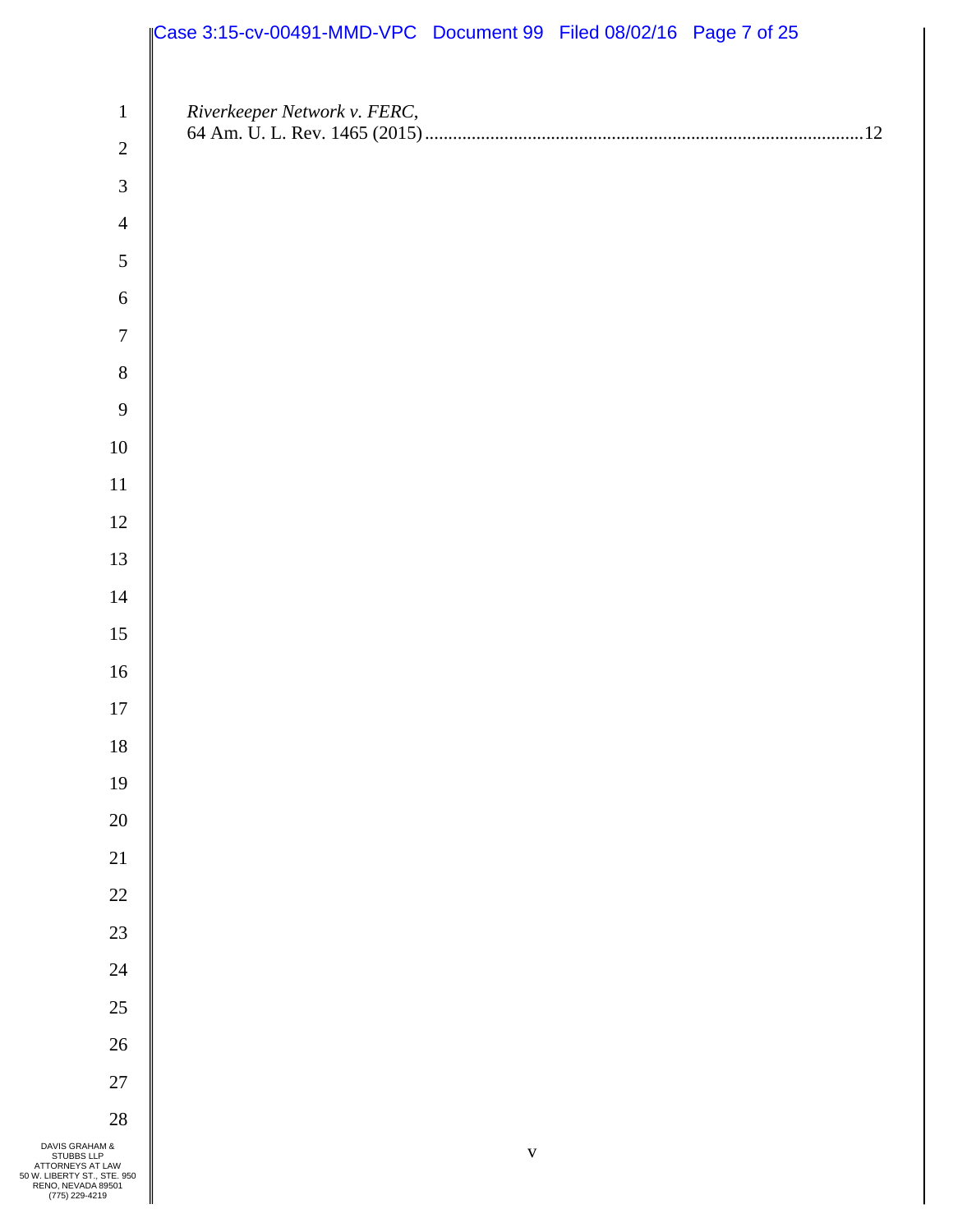1

## **I. The Challenged Action Threatens Plaintiffs' Concrete Interests.**

2 3 4 5 6 7 8 9 10 11 12 13 14 15 16 Defendants incorrectly assert that two Supreme Court decisions have, *sub silentio*, overturned the established rule relaxing the immediacy requirement for standing. ECF 95 at 1-2 (citing *Summers v. Earth Island Inst.*, 555 U.S. 488 (2009); *Clapper v. Amnesty Int'l, USA*, 133 S. Ct. 1138 (2013)). Article III Standing requires an injury be concrete, particularized, and imminent; traceable to the challenged action; and redressable by a favorable ruling. However, "plaintiffs seeking to enforce a procedural requirement the disregard of which could impair" their separate concrete interest "can establish standing without meeting all the normal standards for immediacy." *Citizens for Better Foresty v. USDA*, 341 F.3d 961, 972 (9th Cir. 2003); *Massachusetts v. EPA*, 549 U.S. 497, 517-18 (2007) ("[A] litigant to whom Congress has 'accorded a procedural right to protect his concrete interests . . . can assert that right without meeting all the normal standards for redressability and immediacy.'"); *Cantrell v. City of Long Beach*, 241 F.3d 674, 679 n.3 (9th Cir. 2001). The plaintiff "must show that the procedures in question are designed to protect some threatened concrete interest of his that is the ultimate basis of his standing," and must "establish the reasonable probability of the challenged action's threat to [his] concrete interest." *Citizens,* 341 F.3d at 969.

17 18 19 20 21 22 23 24 25 26 27 The Ninth Circuit has rejected the argument that *Summers* "repudiated" the "reasonable probability" standard, holding that "*Summers* reaffirmed the unique nature of procedural injuries—namely, that a plaintiff seeking to enforce procedures that protect his concrete interests may do so 'without meeting all the normal standards for redressability and immediacy.'" *Center for Food Safety v. Vilsack*, 636 F.3d 1166, 1171 n.6 (9th Cir. 2011). *Summers* did not impose a new immediacy requirement for procedural injuries but merely recognized that a plaintiff alleging a procedural injury must show that a concrete interest is threatened by the challenged action. The *Clapper* case does not involve standing for procedural injuries as plaintiffs there challenged the *substance* of a federal statute on constitutional grounds. 133 S. Ct. at 1146. Because the challenge was not procedural, the immediacy standard was not relaxed and the court ruled that "allegations of possible future injury are not sufficient" to establish imminent injury

28

DAVIS GRAHAM & STUBBS LLP ATTORNEYS AT LAW 50 W. LIBERTY ST., STE. 950 RENO, NEVADA 89501 (775) 229-4219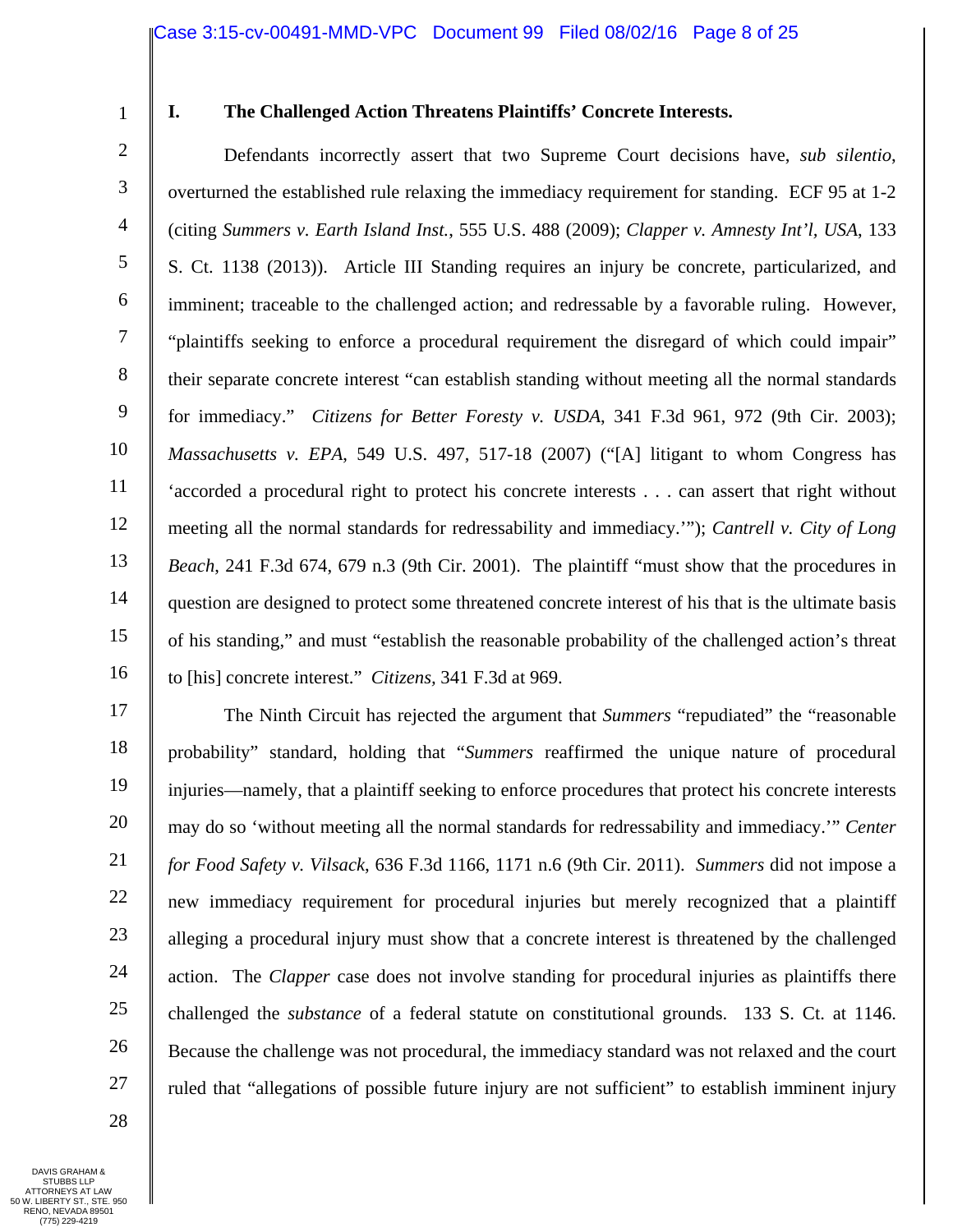#### Case 3:15-cv-00491-MMD-VPC Document 99 Filed 08/02/16 Page 9 of 25

1 2 3 4 5 when the imminence requirement applies to **non**-procedural injuries. *Id.* at 1147. *Clapper* did not address procedural injuries, and did not up-end decades-old Supreme Court jurisprudence allowing plaintiffs asserting procedural violations to do so "without meeting all the normal standards for redressability and immediacy." *Lujan v. Defenders of Wildlife*, 504 U.S. 555, 572 n.7 (1992).

6

# **II. The Counties and the Ninety-Six Ranch Have Standing**

7 8 9 10 11 12 13 14 15 16 17 18 19 20 21 22 23 24 25 26 27 28 As previously asserted, "injury to [a county's] proprietary interest in revenues" is sufficient for standing purposes. ECF 83. The NVLMP results in the counties receiving less tax revenue from the sweeping land closures, which Defendants concede are final decisions. The grazing restrictions result in decreased County revenue as specified in the county-specific economic data the Counties provided through the NEPA process and consistency review that the Agencies ignored and failed to properly analyze. ECF 83 p. 31; **Ex.** 1, Goicoechea Dec.; NV 86212, 56516, 56463, 56533, 58757, 58760, 58762, 63937, 63959. The FEIS even recognized that local tax revenues may be "substantially affected in specific areas that would experience dramatic reductions in economic activity." NV 80759. Yet, Defendants undertook no meaningful analysis of the impacts of such dramatic reductions in economic activity. Because the Counties will have lower tax revenue as a result of Defendants' actions, they have sufficiently demonstrated injury to their proprietary interest for standing purposes. The Counties also have asserted harms within the NEPA and FLPMA zones of interest given the interference with their sovereign powers such as land use planning, road maintenance and repairs and protection of the public health and safety. [Ex. 1; **Ex.** 2, Gary Perea Dec.; **Ex. 3** (BLM Economic Impact Summary June 2015, prepared by BLM economist Josh Sidon for Sarah Greenberger, counsel to Secretary Jewell, estimates a loss of \$31 million and 493 jobs annually for livestock, oil and gas, geothermal and wind in Nevada, stating that Nevada bore the largest impact from reduced wind energy development, with Elko and White Pine Counties hit the hardest). WO 28179-80. The Sidon analysis provided in Ex. 3 was not included in the FEIS, but concedes that it may not adequately account for economic and social impacts that some communities could experience during implementation WO 28180, which was not disclosed in the FEIS. Because this

DAVIS GRAHAM & STUBBS LLP ATTORNEYS AT LAW 50 W. LIBERTY ST., STE. 950 RENO, NEVADA 89501 (775) 229-4219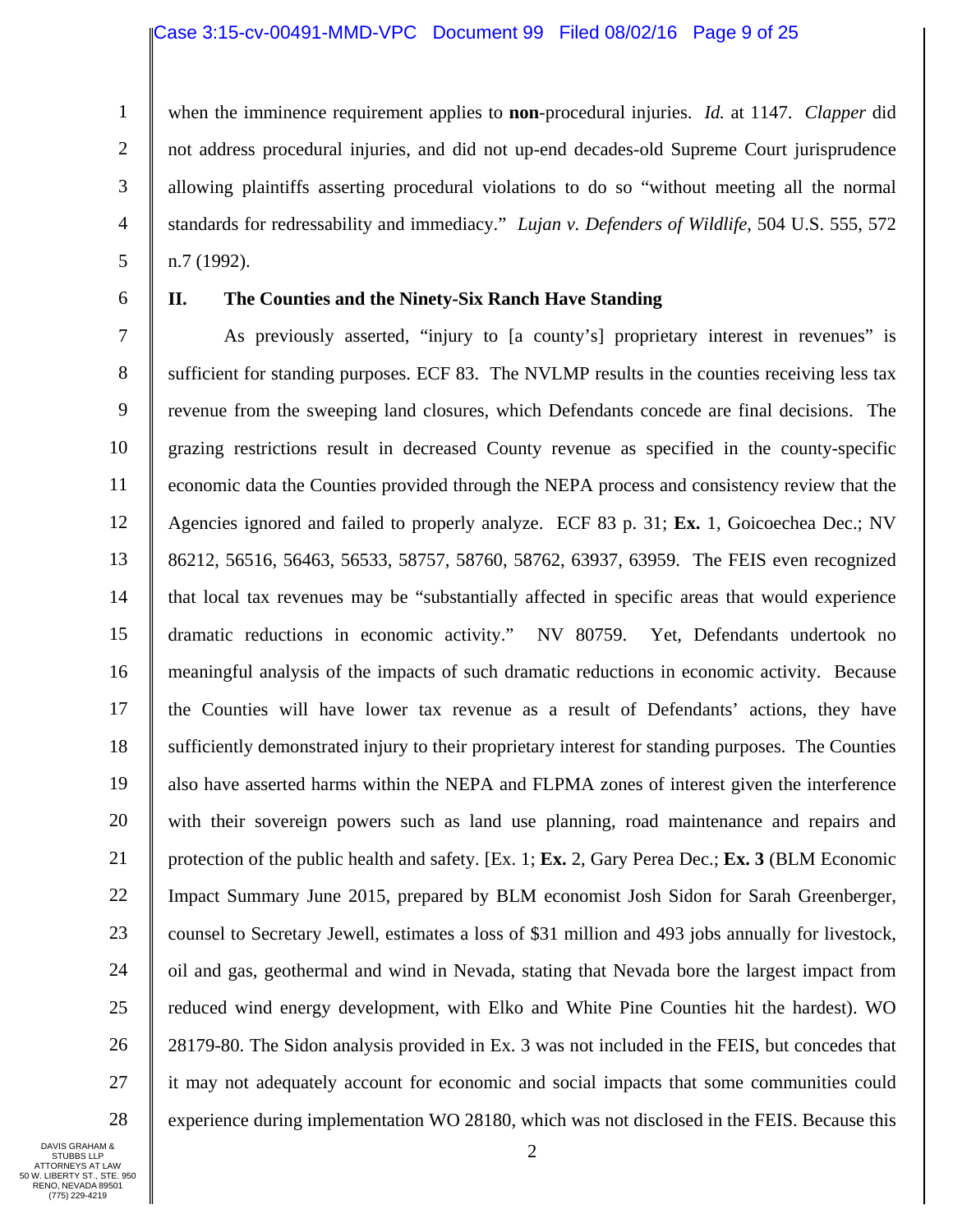## Case 3:15-cv-00491-MMD-VPC Document 99 Filed 08/02/16 Page 10 of 25

1 2 analysis does not account for losses resulting from the mineral withdrawals, it significantly underestimates the direct, indirect, and cumulative socioeconomic impacts to Plaintiffs.<sup>1</sup>

3 4 5 6 7 8 9 10 11 12 Defendants acknowledge in the FEIS the new restrictions could increase the risk of fire. NV 80525. Defendants recognize fire as a primary threat to GSG habitat and the Ninth Circuit has held that an increased risk of wildfire is sufficient to support standing. *Delta Water Agency v. United States*, 306 F.3d 938, 949-50 (9th Cir. 2002) ("the increased risk of wildfire was . . . substantial . . . [and] the incremental risk is enough of a threat of injury to entitle plaintiffs to be heard"). The Counties and the Ninety-Six Ranch have demonstrated environmental injury through the increased risk of destruction of GSG habitat.<sup>2</sup> Plaintiffs have concrete interests and a reasonable probability that the NVLMP threatens these interests. *Citizens*, 341 F.3d at 969-70. The immediacy requirement for standing does not apply to their procedural claims. *Massachusetts v. EPA*, 549 U.S. 497, 517-18 (2007).

13 14 15 16 17 18 19 20 21 22 The Counties cannot predict when an emergency road repair will be necessitated, but can predict that emergencies will occur and their need for flexibility to respond. The White Pine County cattle guard and the Eureka County gravel pit examples in Plaintiffs' Reply put the public safety at risk and interfered with the Counties' sovereign powers and demonstrate harm. Ex. 1. Defendants argue that the Counties "suffer no cognizable injury from the federal government's decision to manage its own lands," but the Ninth Circuit has recognized proprietary interests the counties have in enforcing their own planning and regulations. Local governments have cognizable injuries, for standing, in their "ability to enforce land-use and health regulations"; "powers of revenue collection and taxation"; and "protecting [their] natural resources from harm." *City of Sausalito v. O'Neill*, 386 F.3d 1186, 1198 (9th Cir. 2004). The

- 23
- 24

 $\overline{a}$ 

<sup>25</sup> 

 $<sup>1</sup>$  A reviewing Court may consider extra-record evidence where, as here, admission of such evidence is</sup> necessary to determine whether the agency has considered all relevant factors and has explained its decision. *San Luis & Delta Water Auth. v. Locke*, 776 F.3d 971, 992 (9th Cir. 2014).

<sup>26</sup>  27 28  $2$  Defendants deny (for litigation purposes) that an increased fire risk exists, but that is a merits question that should not be resolved in deciding whether Plaintiffs have standing. *Roberts v. Corrothers*, 812 F.2d 1173, 1177 (9th Cir. 1987) ("A court may not resolve genuinely disputed facts [at the jurisdictional stage] where the question of jurisdiction is dependent on the resolution of factual issues going to the merits.").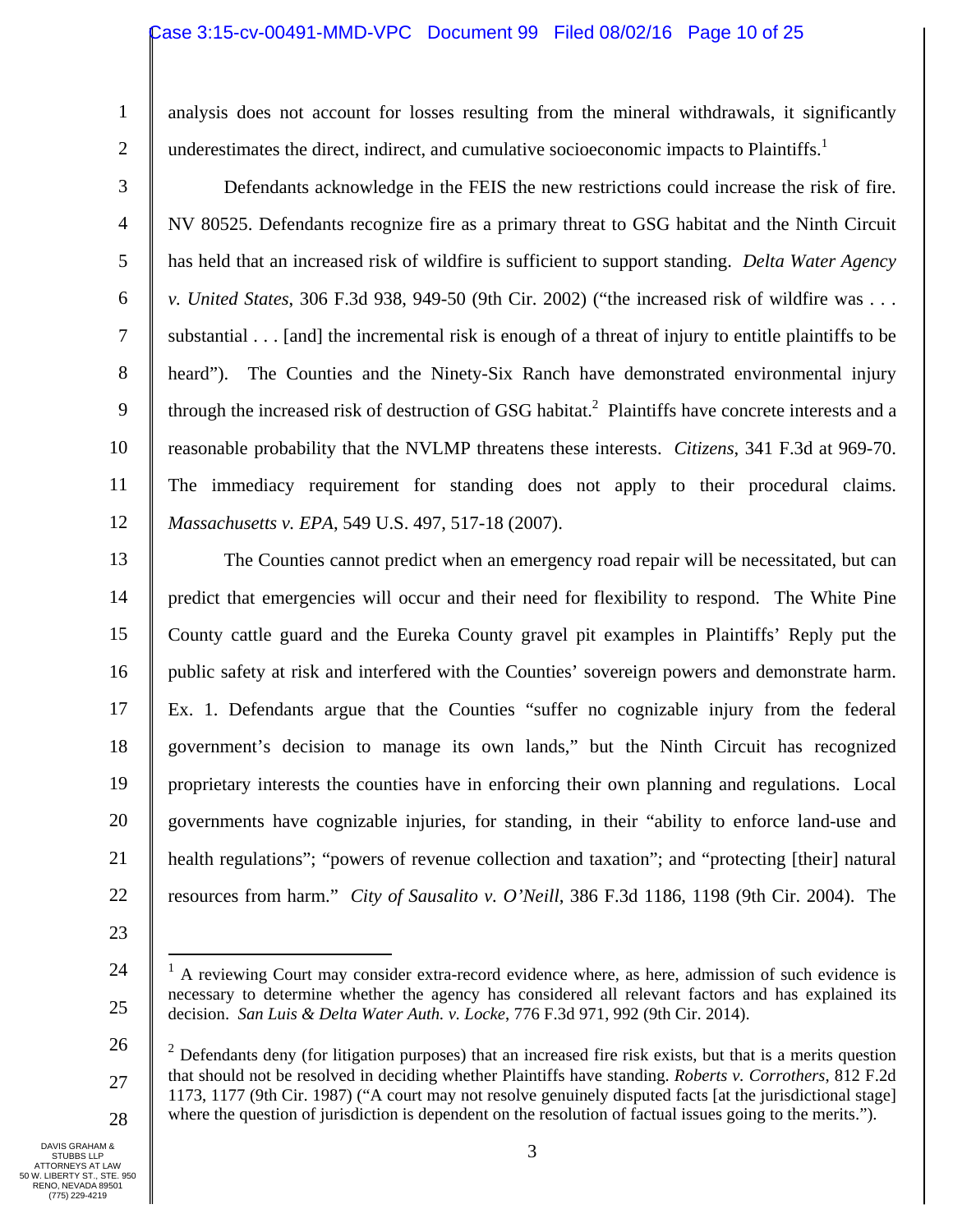### Case 3:15-cv-00491-MMD-VPC Document 99 Filed 08/02/16 Page 11 of 25

1 2 3 4 5 Ninth Circuit has "found constitutionally sufficient injury to proprietary interests where 'land management practices of federal land could affect adjacent [county]-owned land.'" *Id.* The Counties have identified numerous components of their planning and management function that are adversely impacted by the NVLMP. ECF 67, p. 42; ECF 67-2, ¶¶ 2, 13, 23, 24; ECF 67-3, ¶¶ 6, 13, 17, 22).

6

# **III. Western Exploration ("WEX") and Quantum Have Standing**

7 8 9 10 11 12 13 14 15 16 17 18 19 20 21 The SFA is a final action<sup>3</sup> that identifies the boundaries for the withdrawal and the immediate segregation – which closed all lands within the SFA to location of mining claims. WEX and Quantum suffered harm from inclusion of the SFA and the segregation which has severely constrained their ability to secure funding for operations<sup>4</sup>. Defendants do not contest these companies have experienced substantial difficulties raising necessary capital following inclusion of their projects within the SFA, but erroneously argue that this injury is insufficient for standing because the harm is caused by third-parties. Because Defendants' actions are a "substantial factor" in the increased costs and losses sustained, the companies do have standing. To establish injury-in-fact for standing, "the plaintiff must offer facts showing that the government's unlawful conduct is at least a substantial factor motivating the third parties' actions," and that the plaintiff's injury was "not the result of the *independent* action of some third party." *Mendia v. Garcia*, 768 F.3d 1009, 1013 (9th Cir. 2014). A plaintiff shows standing if they do not rely on 'speculation' about the third parties' motivations. *Id.* Defendants' placement of these lands within the SFA led to WEX's and Quantum's inability to raise capital. Defendants' unlawful action was a "substantial factor" in harming the companies.

22

## **IV. The State of Nevada Has Standing**

23

Defendants admit that over 3,700 mining claims are located in SFAs and the state will sustain decreased revenue but erroneously argue this harm is too insignificant to establish

25

 $\overline{a}$ 

26

<sup>&</sup>lt;sup>3</sup> The EIS BLM is preparing to evaluate the proposed mineral withdrawal will not consider an alternative to change the boundaries of the SFA because the "SFA boundaries were established in the RMPAs."

<sup>27</sup>  28 <sup>4</sup> The *Schlumberger* Declaration (ECF 86-1 and copy to be filed under seal) details the significant adverse effect the inclusion of Gravel Creek in the SFA has had on WEX's ability to raise capital and value. The Gustin Declaration (ECF 82-14) explained Quantum lost its interest in the lands at issue.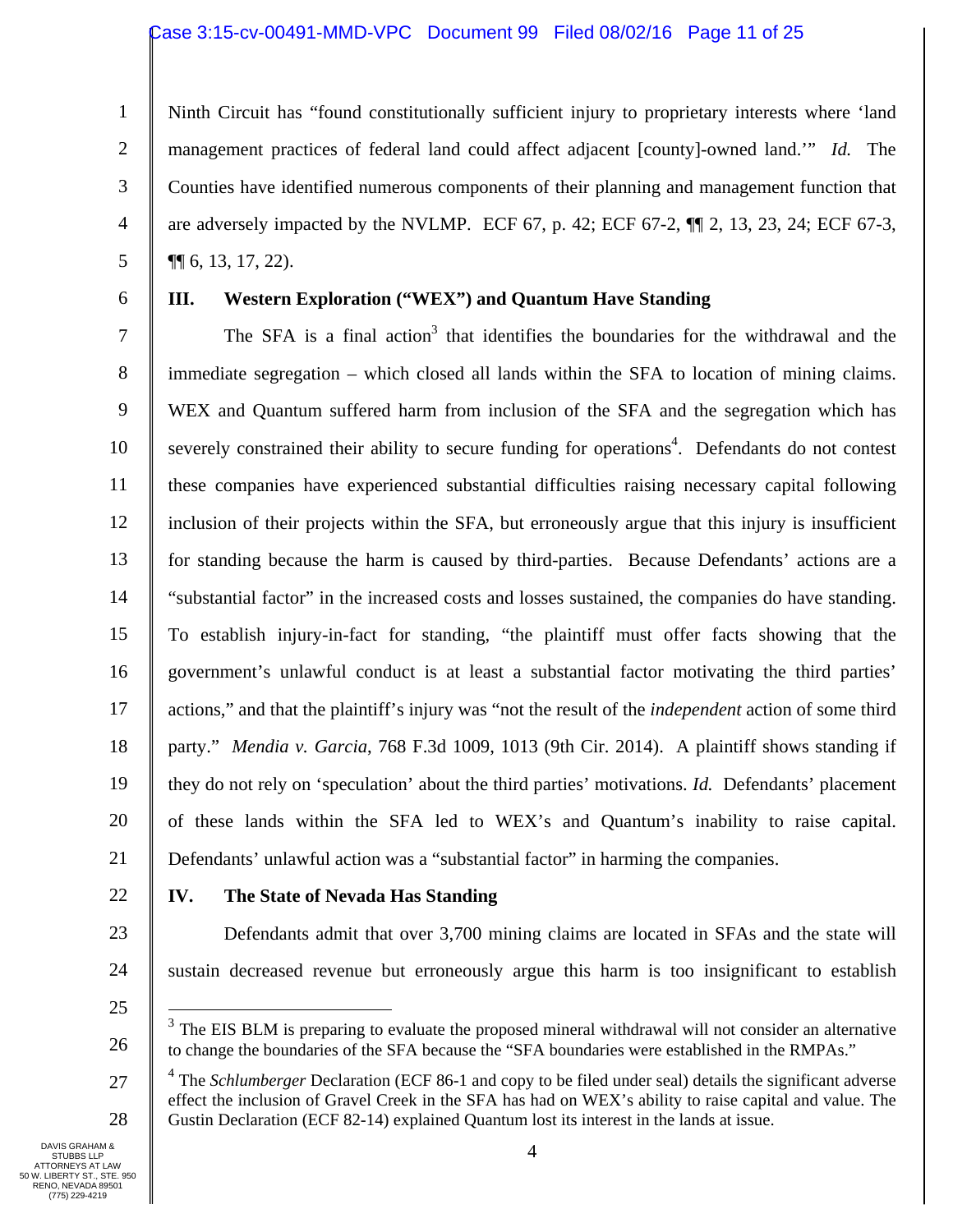### Case 3:15-cv-00491-MMD-VPC Document 99 Filed 08/02/16 Page 12 of 25

1 2 3 4 5 6 7 8 9 10 11 12 13 14 15 16 17 Nevada's standing. ECF 95 at 13  $\&$  n.17. An "'identifiable trifle'" is sufficient to "satisfy standing's injury in fact requirement." *Council of Ins. Agents & Brokers v. Molasky-Arman*, 522 F.3d 925, 932 (9th Cir. 2008). Even if Defendants were right that the economic impact to the state will be exceedingly minor (they are not; *see* ECF 83 at 14-15), that is still sufficient to establish standing. Nevada's standing is further supported by its status as a state. Nevada "is entitled to special solicitude in [the Court's] standing analysis" as a state seeking to protect its "quasi-sovereign interests" and vindicate a "procedural right." *Massachusetts*, 549 U.S. at 520. Defendants cite no authority that supports dismissing a state's procedural claim against the federal government because the state's harms are not big enough. Furthermore, because plaintiffs identify a procedural injury under NEPA, the "concrete interest" Nevada must show for standing is a "geographic nexus" between Nevada "and the location suffering an environmental impact." *Cantrell*, 241 F.3d at 679 (the geographic nexus test is the same as the concrete interest test). The geographic nexus between Nevada and the area affected by the NVLMP is selfevident and Defendants do not dispute it. States need not satisfy the traditional requirements of standing. *Massachusetts*, 549 U.S. at 498 (States have a special position and interest as "a sovereign State and not, as in *Lujan*, a private individual"). Thus decisions relied on by BLM such as *Ashley Creek Phosphate Co. v. Norton*, 420 F.3d 934 (9th Cir. 2006) are inapposite.5

18 19 20 21 22 23 24 Defendants' discussion of mining claim fees is incorrect as is their assertion that the State's loss of revenue is *de minimis*. There are two annual fees upon which NDOM relies: the recording fee and each filing pursuant to NRS 517.050, 517.080, 517.110, 517.140, 517.170, 517.200, and 517.230 requiring a filing fee under NRS 513.094 (\$4.00/claim) and NRS 517.185 (\$6.00/claim). The county recorder collects the filing fees and deposits them monthly with the county treasurer who pays the money quarterly to NDOM. The NRS 513.094 fee goes toward NDOM's Abandoned Mine Lands Program which provides critically important funds to help

25

<u>.</u>

<sup>26</sup>  27 28 <sup>5</sup> *Ashley Creek* involved a private entity "situated 250 miles from the project location, and the only interest articulated was an economic interest in preventing mining by prospective competitors." *Northwest Environmental Defense Center v. Owens Corning*, 434 F.Supp.2d 957, 969 n. 8 (D. Or. 2006) (*distinguishing Ashley Creek*); *Wyoming v. Oklahoma*, 502 U.S. 437, 448 (1992) (acknowledging state standing based upon an alleged "direct injury in the form of a loss of specific tax revenues").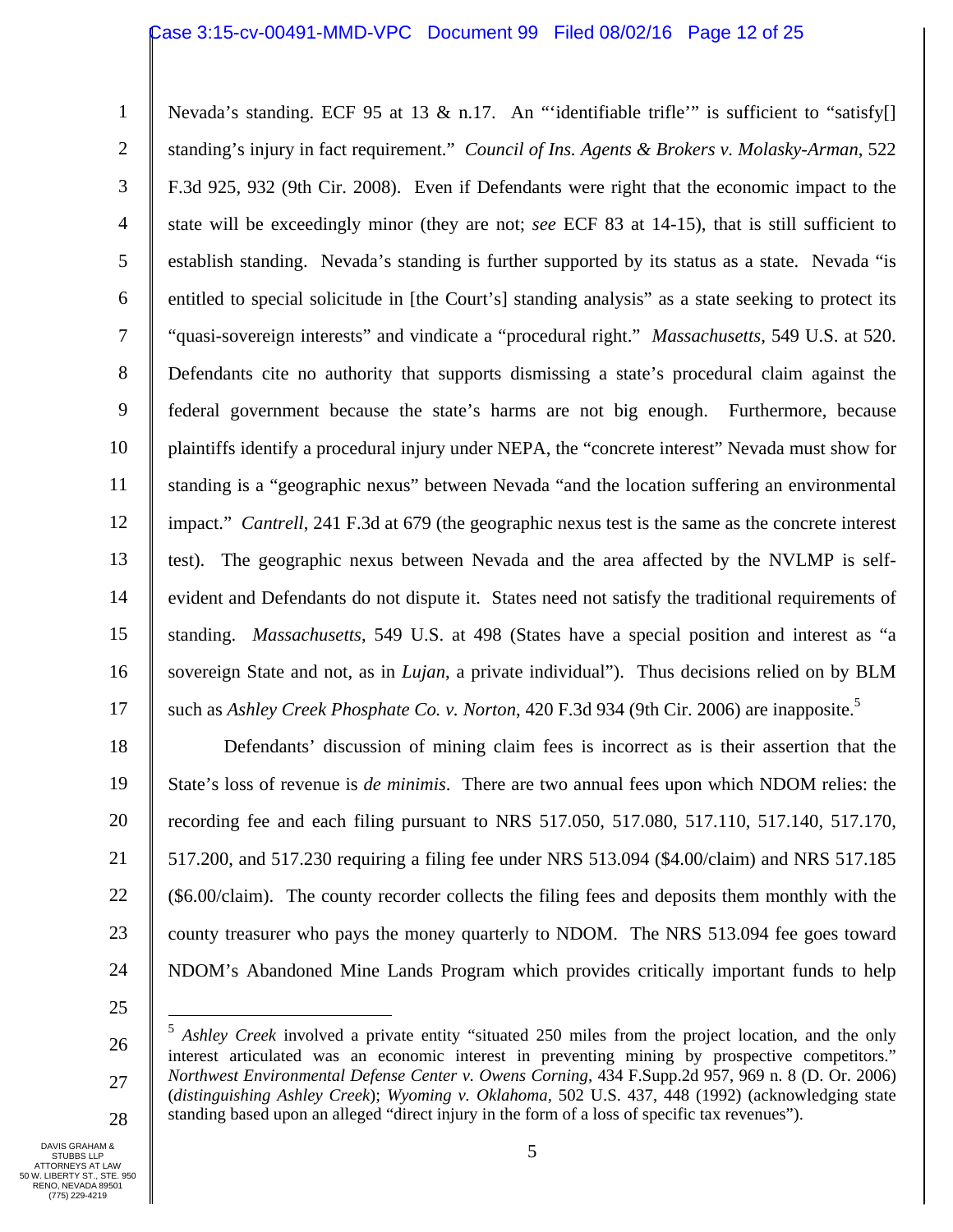1 2 3 4 secure abandoned mines that pose a threat to public safety.<sup>6</sup> Defendants unlawfully failed to analyze these economic impacts in the NEPA process, ignored them in the FLPMA consistency review and now incorrectly deny that they exist. ECF 95 at 13 n. 17 ("mining claim location and maintenance fees are paid to the BLM, not the state"). These defects require vacatur.

5

# **V. Plaintiffs' Claims Are Ripe for Determination**

6 7 8 9 10 11 12 13 14 15 16 17 18 19 20 21 In post-*Ohio Forestry* cases, the Ninth Circuit held that procedural challenges under NEPA are "ripe for immediate judicial review" once the procedural failure occurs. *Laub v. Dep't of Interior*, 342 F.3d 1080, 1089-90 (9th Cir. 2003); *Sierra Forest v. Sherman*, 646 F.3d 1161, 1179 n.2 (9th Cir. 2011). *Ohio Forestry* recognized the ripeness of procedural claims. 523 U.S. 726, 737 (1998) (a person injured by a NEPA violation may immediately complain of that failure, for the claim never gets riper.). *Ohio Forestry* does not preclude Plaintiffs' challenges to the NVLMP which causes immediate harm. In *Ohio Forestry*, the plaintiffs argued that certain harms, including closed roads, would occur immediately under the plan. 523 U.S. at 738. The Court refused to consider the argument because it was not made below, but recognized, and the government conceded, "that if the Sierra Club had previously raised these other kinds of harm, the ripeness analysis in this case . . . would be significantly different." *Id.* Here, too, the NVLMP requires certain land closures, grazing restrictions, and other restrictions (such as lek buffers) that are harms currently sustained by Plaintiffs. ECF 83, pp. 4-6, 16, 17. Defendants acknowledge the land closures are immediate but argue no Plaintiffs are harmed – that is untrue as the Counties presented evidence to the Agencies during the NEPA and FLPMA process of their significant harms from these closures which the Agencies ignored.

22

# **VI. Plaintiffs' Challenge to the Withdrawal Notice Is Properly Before the Court**

23 24 25 Defendants erroneously argue the Withdrawal Notice is not final agency action subject to review and is a distinct act not properly challenged in this lawsuit. Courts "take a pragmatic and flexible view of finality." *Abbott Labs. v. Gardner*, 387 U.S. 136, 148-49 (1967); *Oregon Natl* 

26

1

27

<sup>6</sup> *See* **Ex. 4** (letter from Nevada's Legislative Counsel to Administrator Rich Perry transmitting the revised regulation, Nev. Admin. Code 513.063 and 513.094 to increase this fee.). Plaintiffs request that the Court take judicial notice of this document pursuant to FRE 201(b)(2).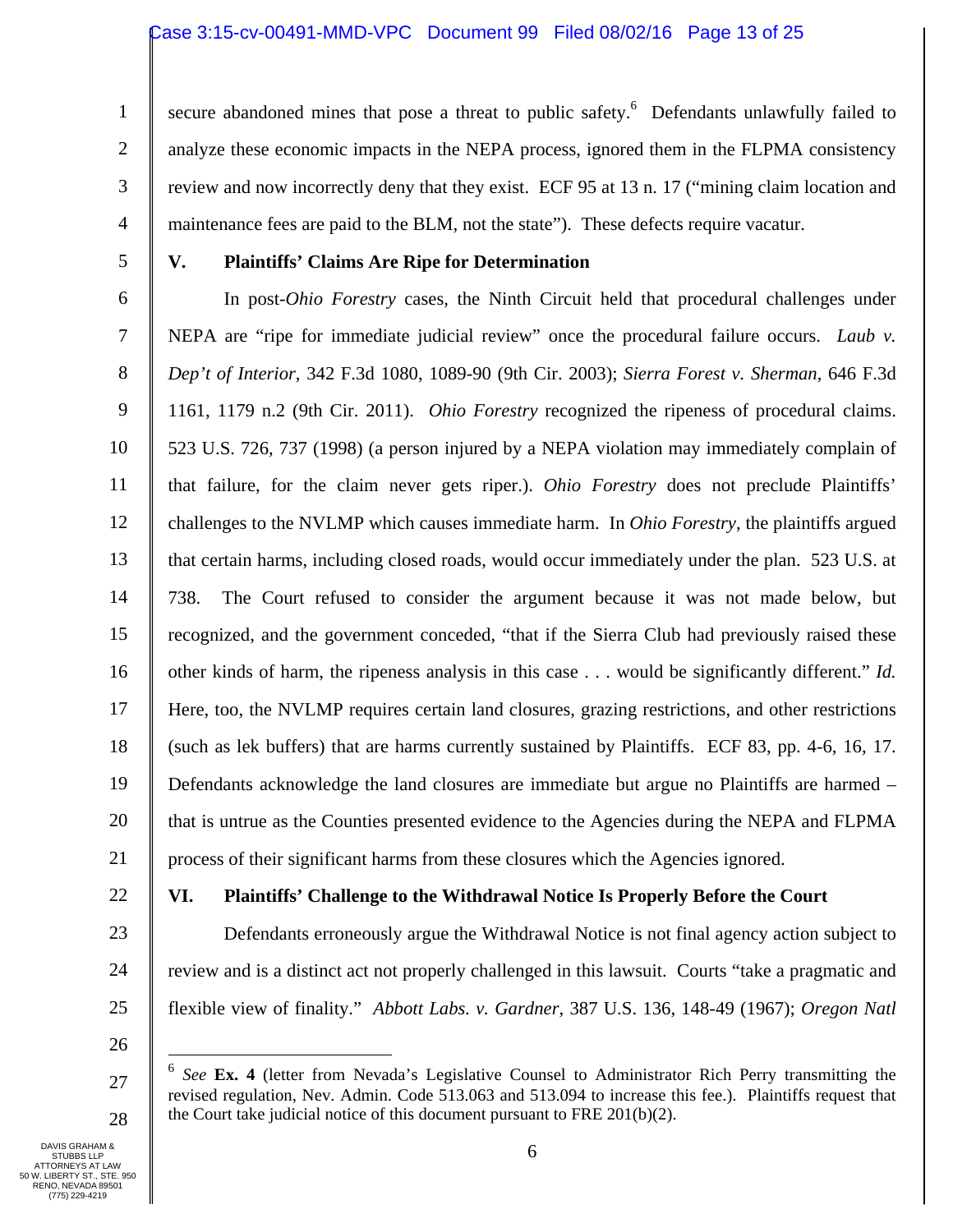#### Case 3:15-cv-00491-MMD-VPC Document 99 Filed 08/02/16 Page 14 of 25

1 2 3 4 5 6 7 8 9 10 11 12 13 14 15 16 *Desert Ass'n v. USFS*, 465 F.3d 977, 982 (9th Cir. 2006). "In determining whether an agency's action is final, we look to whether the action 'has a direct and immediate effect on the day-to-day operations' of the subject party, or if 'immediate compliance with the terms is expected.'" *Or. Natl Desert Ass'n*, 465 F.3d at 982. The Withdrawal Notice "has a direct and immediate effect on the day-to-day operations" of WEX and Quantum.By its own terms, the Withdrawal Notice "immediately segregate[s] from location and entry under the Mining Law" the designated lands. 80 Fed. Reg. 59858, 59878 (Oct. 2, 2015). Claim owners cannot adjust the location of their claims or locate new claims. WEX and Quantum have already sustained financial harm. Defendants' speculation that BLM could take different future action does not preclude the segregation's finality or remedy the ongoing harm from the segregation of more than 2.8 million acres in Nevada, including WEX's and Quantum's claims. In *Oregon Natural Desert Ass'n*, annual operating instructions to grazing permit holders that changed their conditions from year to year were considered final agency action. 465 F.3d at 984-85 (finding the operating instructions were a "consummation" of the agency's decision making process even though "the Forest Service reserved the right to impose additional terms and conditions"). A "pragmatic and flexible" view of the Withdrawal Notice clearly means it is ripe for review.

17 18 19 20 21 22 23 24 25 26 27 Defendants' argument that the Withdrawal Notice is an independent agency action that is not challenged by this lawsuit is similarly groundless. Defendants cite no authority for their argument that an agency action that causes direct harm to the plaintiffs and is compelled by the exact process the Plaintiffs challenge is somehow insulated from judicial review. Nor do Defendants respond to Plaintiffs' cited authority that courts may hear challenges to programmatic management decisions that taint future projects or decisions. ECF 83 at 22-23. Defendants have presented no evidence that the Withdrawal Notice was distinct from the NVLMP, because it was not. The NVLMP contained withdrawal recommendations, and identified the SFA boundary which was then used to identify the lands proposed in the Withdrawal Notice just two days later. Defendants' attempt to separate the two actions is belied by common sense and their own use of the SFA boundary for the Notice of Withdrawal.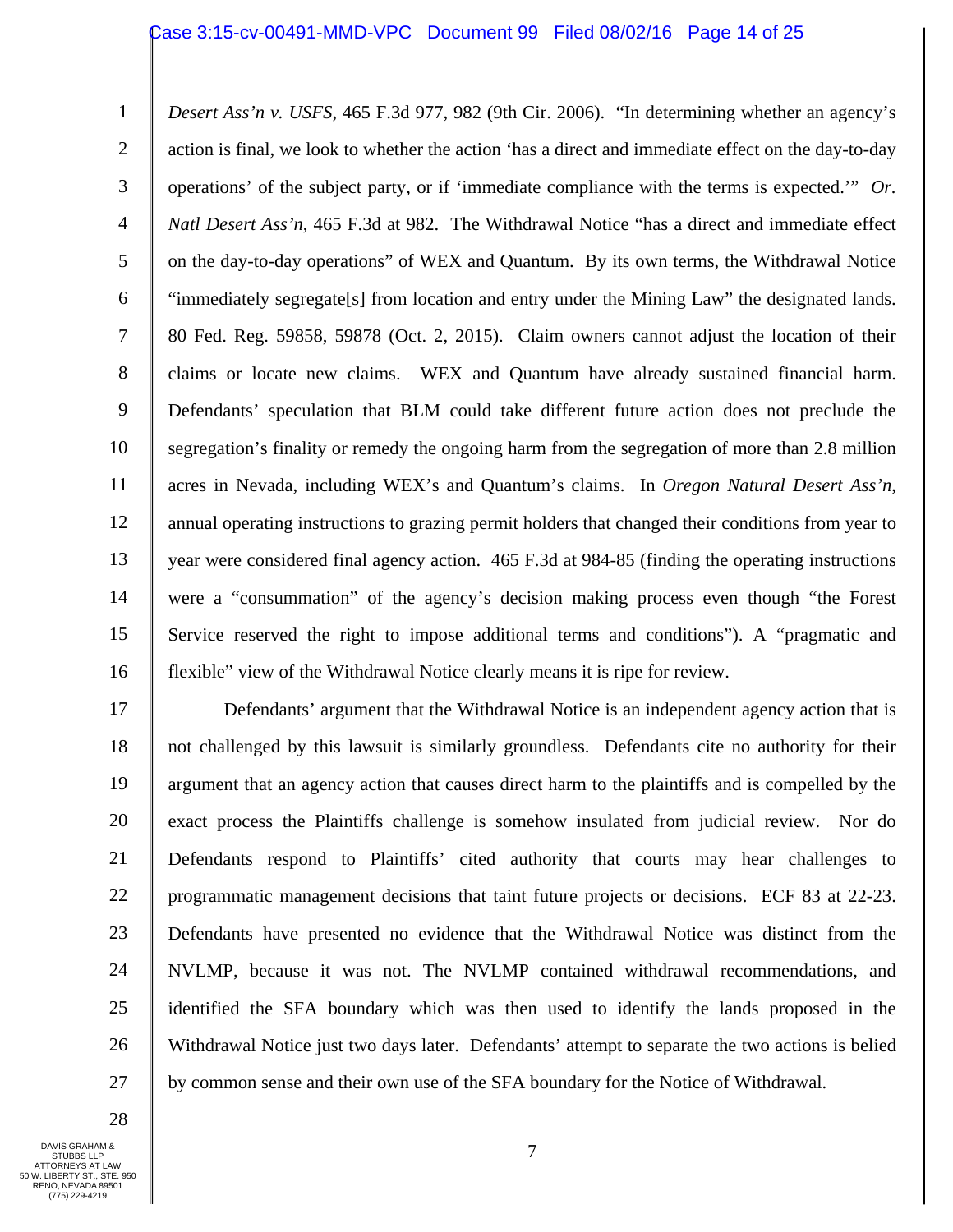### Case 3:15-cv-00491-MMD-VPC Document 99 Filed 08/02/16 Page 15 of 25

1 2 3 4 5 6 7 8 9 10 11 12 13 14 15 16 17 18 19 20 21 22 23 24 Defendants' argument that the Withdrawal Notice<sup>7</sup> contained all necessary information confuses the requirements of a notice and an application. 43 C.F.R. § 2310.3-1(a) specifies what must be contained in a notice of a withdrawal proposal: if the petition and application are submitted together, the notice must contain the information in 2310.3-1(b); if the proposal is without an application, the notice must contain the information in 2310.1-3. Either way, the application's required contents are unchanged, and are governed by 43 C.F.R. 2310.1-2(c). The Notice includes a conclusory statement that "no suitable alternative sites for withdrawal" exist – based on the NVLMP, the factually incorrect FEIS (which ignores NDOW's comments that the SFA excludes important habitat NV 14990, NV 90313-14) and the procedurally flawed NEPA process that Plaintiffs challenge. BLM was obligated at the petition/application stage to consider viable alternative withdrawal sites that had high habitat value and low mineral potential like the lands delineated on the maps in Governor Sandoval's January 2016 scoping comments on the withdrawal EIS, which identified low-priority habitat within the SFA and high-priority habitat near the SFA that if withdrawn from mineral entry would protect 47 GSG leks (ECF 67-8 at 7). Instead, the petition dismisses the alternatives analysis requirement saying it was "not applicable as these are the identified GRSG critical habitat areas." (WO 65798). The material omission from the Withdrawal Notice of an alternatives analysis is a direct result of the factual errors in the FEIS and procedural flaws in the LUPA process and demonstrates the connection of the processes. In addition, Defendants still must show that the Application contained the necessary detail under 2310.1-2(c) -- analysis of whether alternative sites were available and a "study comparing the projected costs of obtaining each alternative site" for the intended use, and projected costs of obtaining and developing each alternative site for uses the requested withdrawal would displace.  $43$  C.F.R. § 2310.1-2(c)(12). Defendants have failed to point to any document in that contains such a study. In fact, no such study was performed because when

25

 $\overline{a}$ 

<sup>26</sup>  27 28 <sup>7</sup>The three paragraphs in the Notice do not provide adequate information to satisfy the 43 C.F.R.  $\S$  2310 requirements for an application. The petition presents outdated and unreliable data from the USGS Mineral Resources Data System (MRDS), which BLM's locatable minerals expert criticized as "highly variable in quality and contain[ing] out of date information." WO 67490, ECF 67, p. 29 and ECF 67-14, showing the USGS' MRDS website which cautions users that the data are "somewhat problematic."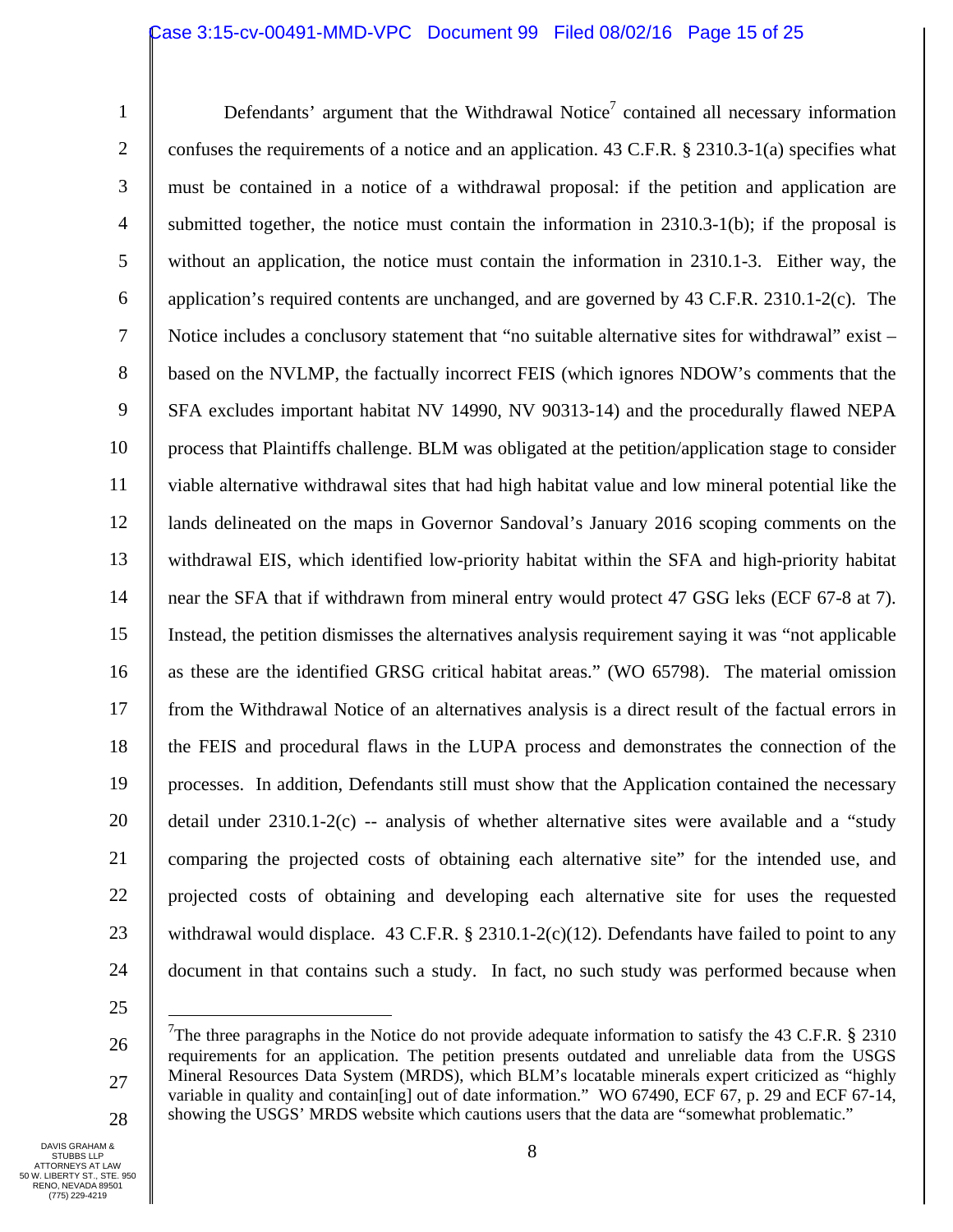1 2 3 4 5 6 7 8 WEX notified BLM of its new discovery at Gravel Creek, one of the top three gold discoveries in the United States that is entirely within the withdrawal area, BLM responded that this was "programmatic level planning" and it need not consider such information. NV 88931. To the contrary, Defendants were required to analyze in the LUPA process the impacts associated with withdrawing such an important gold deposit as a connected action because the NVLMP clearly was the basis for the Defendants' conclusion that the lands within the SFA boundary were those necessary for the proposed conservation use that led to the withdrawals.<sup>8</sup> The Application is defective and the withdrawal should be vacated. 43 C.F.R. 2310.1-2(d).

9

## **VII. Defendants Violated FLPMA, NFMA, and MUSYA**

10 11 12 13 14 15 16 17 18 BLM's inadequate information in the Withdrawal Notice violates its regulations. FLPMA's directives to provide "domestic sources of minerals" from the public lands, 43 U.S.C.  $§$  1701(a)(12), and the need to achieve a "balanced and diverse resource uses that takes into account the long-term needs of future generations for" resources including minerals, 43 U.S.C. § 1702(c), required BLM to evaluate alternatives to balance GSG habitat conservation with mineral development activities before selecting lands to propose for withdrawal. High-value habitat co-located with areas of low mineral potential, such as those suggested in Governor Sandoval's January 2016 letter (ECF 67-8), which are based on existing information that was available to BLM, are viable alternatives that BLM was required to analyze.

19 20 21 Defendants attempt to impose a new standard for "unnecessary or undue degradation" ("UUD") that is completely untethered from FLPMA and BLM's regulations. The statute itself rejects a "net conservation gain" standard, as "FLPMA prohibits only unnecessary and undue

22

1

23 24 25 26 27 28  $8$  While the Defendants argue in this proceeding that the Withdrawal is an independent action, they repeatedly connect the withdrawal with the LUPA process emphasizing the importance the Agencies placed on the withdrawal, starting with the October 2014 Ashe memo to BLM (WO 16206) and BLM's continual emphasis on land use allocations that put lands off-limits to mining and other uses (NV13670– 72, NV13661). This was the primary difference between the LUPA and the Nevada Plan. NV81058 (FEIS Chapter 6 page 6-28). The PLUPA includes the SFA withdrawal zones and the State Plan does not rely on putting lands off limits to mining or other activities to achieve its GSG conservation objectives. Responding to FWS' demands for withdrawal zones, BLM declared the State Plan inconsistent with the PLUPA despite that both the PLUPA and the Nevada State Plan have consistent purposes and different methodologies. BLM made no attempt to a find a middle ground to minimize the differences in approach.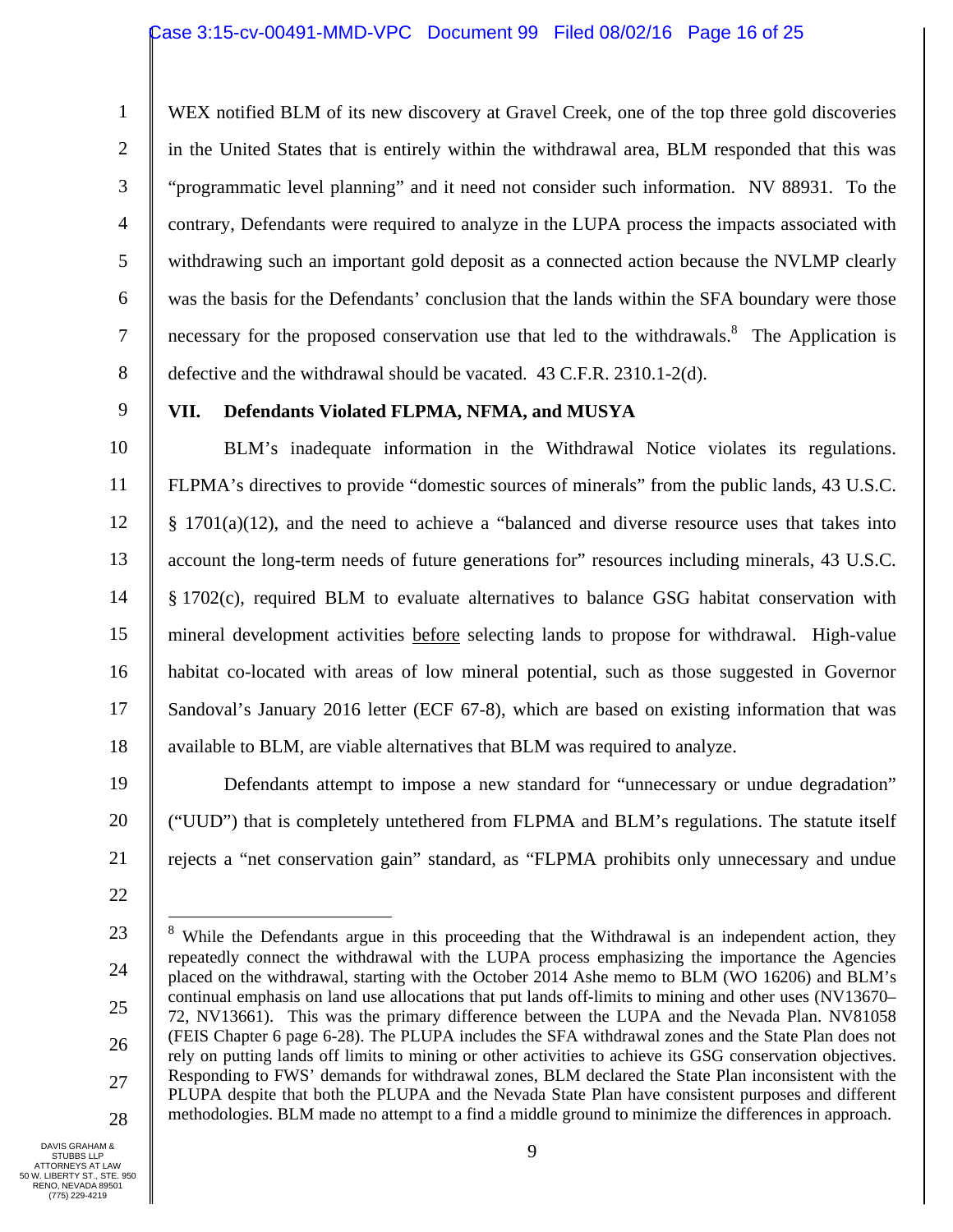## Case 3:15-cv-00491-MMD-VPC Document 99 Filed 08/02/16 Page 17 of 25

1 2 3 4 5 6 7 8 9 10 11 12 13 14 15 16 17 18 degradation, not all degradation." *Theodore Roosevelt Conservation P'ship v. Salazar*, 661 F.3d 66, 78 (D.C. Cir. 2011). BLM's 43 C.F.R. 3809 regulations define UUD applicable to locatable minerals, and do not include any net conservation gain requirement. These regulations expressly recognize that activities that are "'reasonably incident' to prospecting, mining, or processing operations" do not constitute unnecessary or undue degradation. 43 C.F.R. § 3809.5; accord 43 C.F.R. § 3809.415. Net conservation gain, which requires Plaintiffs to leave the area better than they found it, is contrary to FLPMA and BLM's regulations and should be rejected. *Nat'l Ass'n of Home Builders v. Norton*, 340 F.3d 835, 852 (9th Cir. 2003) ("Having chosen to promulgate a [regulation], the [agency] must follow that policy."). Such "…an [u]nexplained inconsistency" in agency policy is "a reason for holding an interpretation to be an arbitrary and capricious change from agency practice." *Encino Motorcars, LLC v. Navarro,* 579 U.S. at \_\_\_, Slip Op. at 9-10 (2016). Top officials were concerned that the new net conservation gain standard recommended in the 2014 USFWS report entitled "GSG Range-wide Mitigation Framework Version 1.0." exceeded the Secretary's FLPMA authority and advised Secretary Jewel that "BLM is attempting to resolve this issue while staying within the bounds of FLPMA authority that limit the bureau's ability to require compensation beyond the impact on a project level." WO 34987. Defendants inappropriately dismiss this email, which came from the Secretary's top advisors.

19 20 21 22 23 24 25 26 27 28 Although BLM has discretion to define what constitutes UUD for particular categories of land uses the agency is not authorized to reinterpret UUD to require net conservation gain without so much as a rulemaking. Plaintiffs do not conflate UUD in the 43 C.F.R. 3809 regulations to represent the limits of BLM's authority under FLPMA but instead cite the regulations to describe how BLM defines the actions necessary to prevent UUD at nondiscretionary projects. ECF 83, at 38. For discretionary activities like wind energy or solar developments BLM has authority under FLPMA to interpret UUD differently; however, regardless of whether an activity is discretionary or non-discretionary, FLPMA does not authorize BLM to interpret UUD to mean that activity must improve the landscape or GSG habitat. The FEIS defines "net conservation gain" to mean "[t]he actual benefit or gain above

DAVIS GRAHAM & STUBBS LLP ATTORNEYS AT LAW 50 W. LIBERTY ST., STE. 950 RENO, NEVADA 89501 (775) 229-4219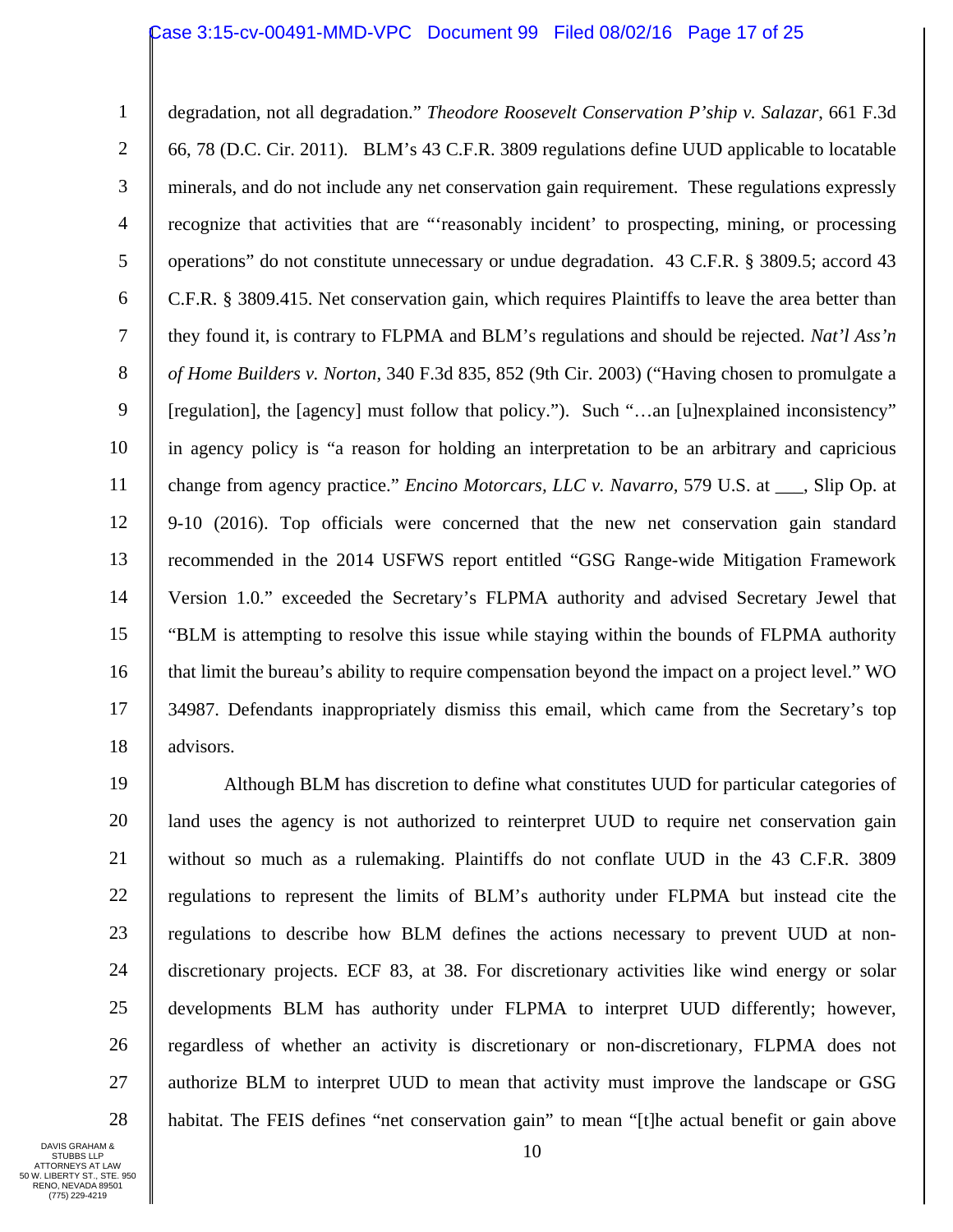#### Case 3:15-cv-00491-MMD-VPC Document 99 Filed 08/02/16 Page 18 of 25

1 2 3 4 5 baseline conditions," NV 81173, which is dramatically different from the FLPMA UUD standard, which implies that some degradation is necessary or due in order for the FLPMA list of multiple uses to occur. Responding to Governor Sandoval's GCR, BLM states that the new mitigation standard involves "additionality" (NV 90261). UUD does not mean zero impact, does not authorize "additionality," and cannot require that public land uses benefit the lands.

6

## **VIII. Defendants Violated NEPA**

7 8 9 10 11 12 13 14 15 16 The switch from "no net loss" in the DEIS to net conservation gain in the FEIS violates NEPA because it was not subject to NEPA review and comment. (ECF 67, pp. 12, 13, 15, 16, 18, 19). The agencies' late-stage decision to make this change was issued "without the reasoned explanation that was required in light of the [ ] change in position and the significant reliance interests involved" which was required for this substantial change to "decades of industry reliance on the … prior policy." *Encino,* Slip Op. at 10. "This lack of reasoned explanation for a regulation that is inconsistent with the [Agency's] longstanding earlier position results in a rule that cannot carry the force of law." *Id.,* Slip Op. at 12. Because the shift from no net loss to net conservation gain is a significant departure from longstanding regulations and policies and is a procedurally defective addition to the FEIS and NVLMP, it gets no *Chevron* deference. *Id.* at 8.

17 18 19 20 21 22 23 24 The Coates SFA maps in NV 139030 undermine Defendants' claims that the SFA reflects the best available science. Some of the Coates Map habitat classifications shown on the upper map were ignored and GHMA, OHMA, and non-habitat were turned into PHMA (NV 5523) and included in the SFA (lower map). The map shown in NV 5834 (**Ex. 5**) does not support Defendants' contention that GHMA, OHMA, and non-habitat within the SFA are "pockets within or adjacent to high-priority habitat" and instead shows significant GHMA, OHMA, and non-habitat that are not adjacent to PHMA, especially in eastern Elko County and central Humboldt County where these areas are not "pockets" but occur along the margins of the SFA.

Defendants improperly segmented the analysis of the impacts of the mineral withdrawal

26 27

28

25

DAVIS GRAHAM & STUBBS LLP ATTORNEYS AT LAW 50 W. LIBERTY ST., STE. 950 RENO, NEVADA 89501 (775) 229-4219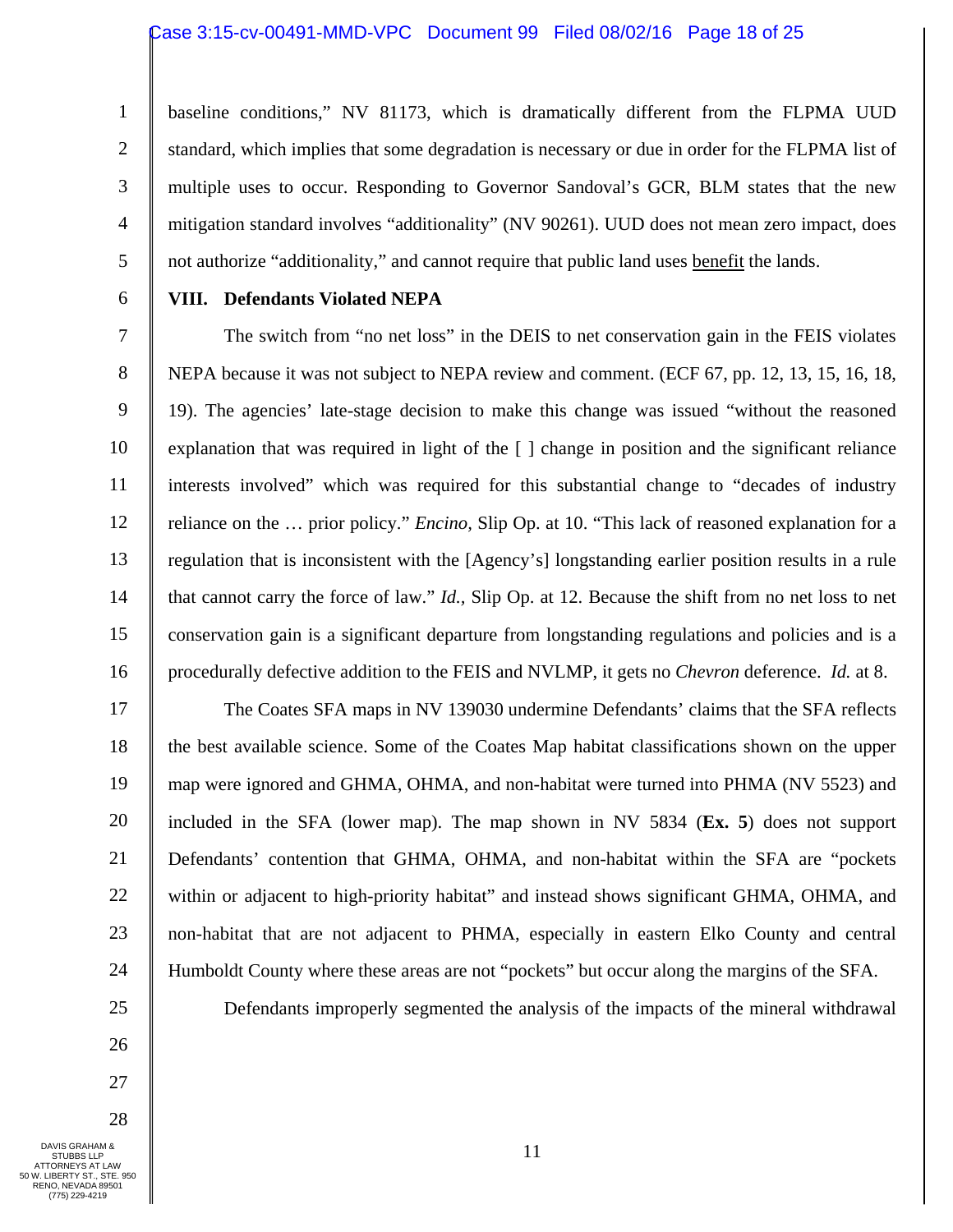# Case 3:15-cv-00491-MMD-VPC Document 99 Filed 08/02/16 Page 19 of 25

1 2 3 4 5 6 7 8 9 and the other restrictions in the LUPA. $9$  The segregation of the SFA stems directly from the NVLMP and is a connected action that the agencies were required to evaluate in the FEIS. Defendants' assertions that the FEIS does evaluate socioeconomic impacts to mining are incorrect. The FEIS cumulative impacts analysis omits mining in the list of employment sectors (Table 5-49, NV 81023) and inappropriately defines mining employment as geothermal and oil and gas: "The difference in mining employment by alternative (only geothermal and oil and gas) would represent only a very small share of mining related employment." NV 881024. The agencies cannot use geothermal and oil and gas employment as proxies for mining employment. In doing so, they failed to evaluate cumulative socioeconomic impacts for mining.

10

11

12

13

The cursory and inaccurate discussion of direct, indirect and cumulative impacts to mining in the FEIS violates NEPA, focuses solely on increased costs associated with validity exams (NV80749, 81007), and misrepresents the segregation's and proposed withdrawal's

- 14 15 16 17 18 19 20 21 22 23 24 25 26 27 28 1 <sup>9</sup>BLM responds that it has not improperly segmented NEPA review because withdrawal of lands from mineral entry has utility independent from that of the LUPA. This argument misstates the test for improper segmentation. "Segmentation is addressed only indirectly in the definition of scope in CEQ regulations for EISs, . . . [and] the rule against segmentation has developed through common law . . . ." M.E. Rigney, *Exploring the D.C. Circuit's Improper Segmentation Analysis in Delaware Riverkeeper Network v. FERC*, 64 Am. U. L. Rev. 1465, 1479 (2015). BLM cites one case, *Great Basin Mine Watch v. Hankins,* 456 F.3d 955 (2006), to counter the claim of segmentation and argues "[t]he test" for whether decisions are improperly segmented is "whether the two actions have independent utility." Reply at 24. In *Great Basin Mine Watch*, the court examined two physically separate mining operations determined by BLM "to have very little connectedness." 456 F.3d at 970. The instant case presents connectedness like that in *Blue Mountains Biodiversity Project v. Blackwood*, 161 F.3d 1208 (9th Cir.1998), where "five potential logging projects in the same watershed were cumulative and had to be evaluated in a single EIS, where they were reasonably foreseeable and 'developed as part of a comprehensive forest recovery strategy.'" *Great Basin Mine Watch*, 456 F.3d at 469. The comprehensive GSG strategy here includes both the withdrawal of lands, and the LUPA. Actions like these are connected when they "[a]re interdependent parts of a larger action and depend on the larger action for their justification." 40 C.F.R. §  $1508.25(a)(1)(iii)$ . Moreover, independent utility is not the only test. BLM made the same failed "independent utility" argument in *Western Land Exchange Project v. BLM,* 315 F.Supp.2d 1068 (D. Nev. 2004) where the two actions under consideration were "'related to each other closely enough to be, in effect, a single course of action' requiring analysis in the same NEPA document." 315 F.Supp.2d at 1090. Even if the projects are not "connected" within the meaning of NEPA, the indirect effects from development were clearly foreseen, and their analysis should not have been deferred until some other document was produced at some later date. *Id.* Other formulations of the appropriate test are used to identify improper segmentation: proposals for actions that will have cumulative or synergistic environmental impact upon a region pending concurrently before an agency must be considered together. *Delaware Riverkeeper Network v. F.E.R.C.*, 753 F.3d 1304 (D.C. Cir. 2014). Just because the land withdrawal is not an accomplished fact does not excuse the analysis, either. BLM need not foresee the unforeseeable, but reasonable forecasting and speculation is "implicit in NEPA." *Id.* at 1310.
- DAVIS GRAHAM & STUBBS LLP ATTORNEYS AT LAW 50 W. LIBERTY ST., STE. 950 RENO, NEVADA 89501 (775) 229-4219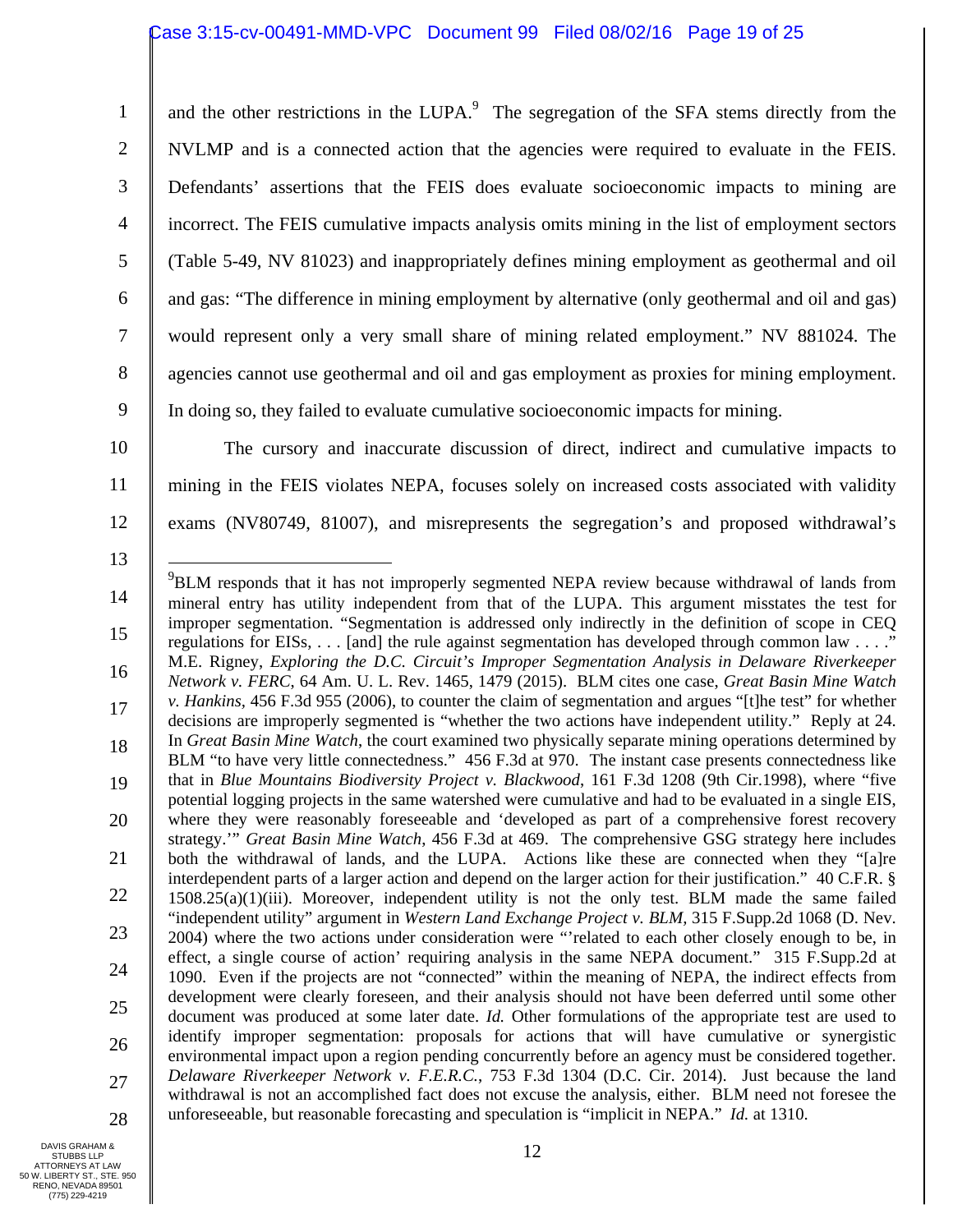#### Case 3:15-cv-00491-MMD-VPC Document 99 Filed 08/02/16 Page 20 of 25

1 2 3 4 5 6 7 8 9 impact (both connected actions) on claimants who stand to lose their claims and any ability to conduct future mineral activities. There is no discussion of how the segregation and proposed withdrawal directly threaten to extinguish claimants' rights under the Mining Law and the viability of their businesses or disclose the hardships to claimants whose abilities to expand their operations would be greatly constrained or eliminated by the segregation and proposed withdrawal. The cost of the validity exam is trivial compared to the loss of their businesses and forfeiture of investments (\$32 million for WEX, ECF 67-4 ¶ 4) made on their claims if the lands are withdrawn. Although the FEIS notes the importance of mining employment in the Counties (mining accounts for 22.2% of Elko Co. employment and 31.7% in Humboldt Co.), NV 80309, it

does not assess the impacts to this employment from withdrawing the 2.8-million acre SFA.<sup>10</sup>

11 12 13 14 15 16 17 18 19 20 21 22 23 24 25 26 The FEIS is fatally flawed because it omits a Reasonably Foreseeable Development ("RFD") scenario that evaluates future production of locatable minerals in the planning area – despite that elsewhere the FEIS states "New locatable mineral development in the planning area is most likely to occur in proximity to existing mines and previously mined areas…the impact analysis focuses on existing mines as an indicator of areas of likely future development." NV 80636. NEPA required BLM to evaluate RFDs. 40 C.F.R. 1508.7. Plaintiffs' assertions that the socioeconomic impact analysis is fatally flawed and violates NEPA rest on the FEIS omitting a complete and correct direct and indirect impact analysis (Chapter 4) and mining from the cumulative impacts analysis (Chapter 5). Defendants mischaracterize Plaintiffs' discussion of the shortcomings in the FEIS, alleging there is no authority "requiring such a [detailed] analysis" and attempt to use the discussion about mining employment in Chapter 3 to deflect the glaring deficiencies in Chapters 4 and 5. These deficiencies can only be remedied by vacating and remanding the NVLMP and requiring preparation of a SEIS. Defendants argue that the level of detail presented is adequate for "the planning level analysis in the FEIS" and "sufficient to allow the agencies to make a reasoned choice". This argument has no merit because the FEIS presents a faulty analysis (Chapter 4) and no analysis (Chapter 5) and thus undermines the basis for the

10

27

 $\overline{a}$ 

28

<sup>10</sup> The SFA covers 2 million acres in Elko (ECF 67-2 ¶15) and 633,000 acres in Humboldt (ECF 67-5 ¶8).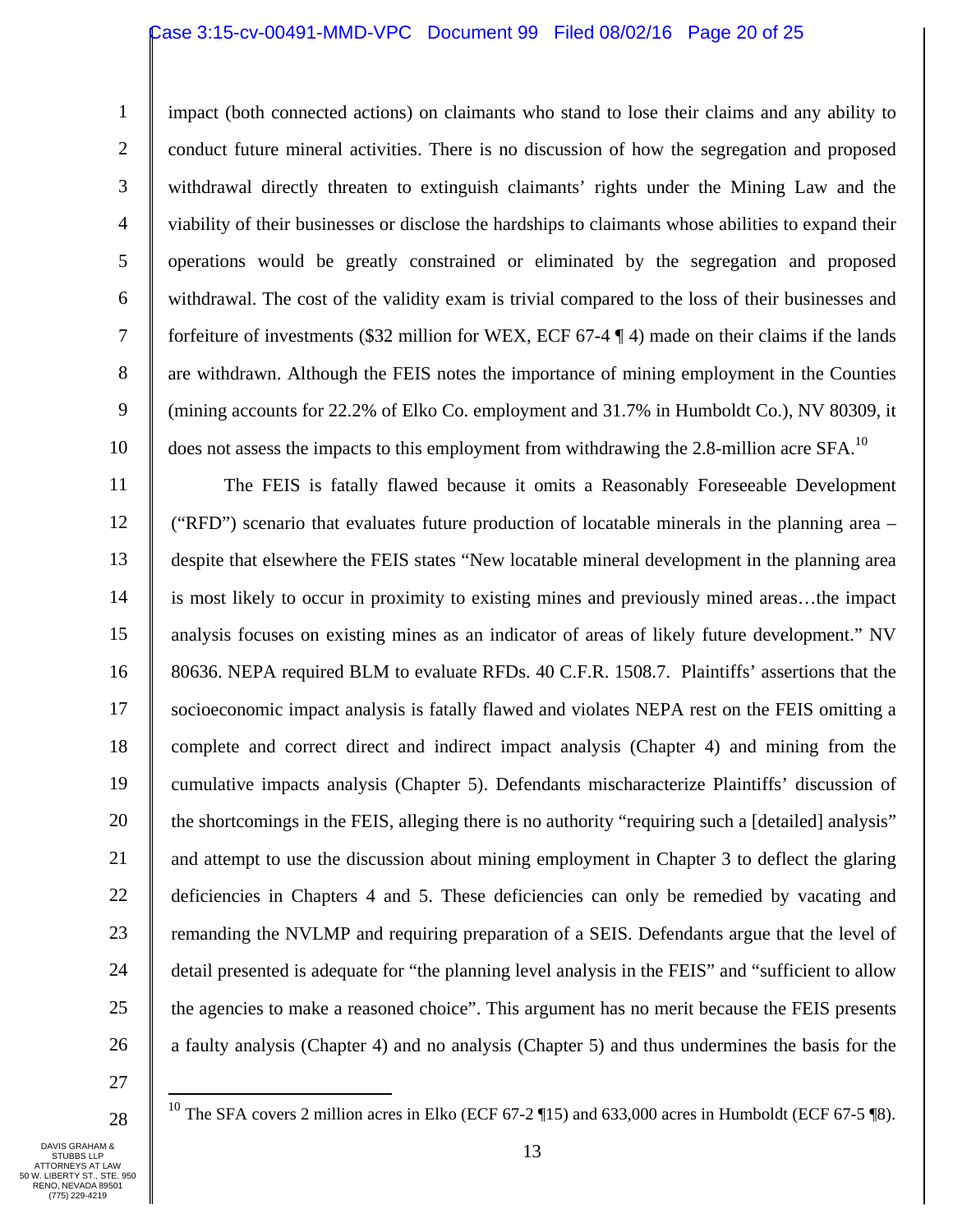## Case 3:15-cv-00491-MMD-VPC Document 99 Filed 08/02/16 Page 21 of 25

1 2 3 4 5 6 7 8 Agencies' decisions. Defendants' citations to the cumulative impacts analysis for grazing (NV 80733) and oil and gas (NV0748) do not remedy the absence of analysis of the cumulative impacts on mining and the inappropriate substitution of geothermal for mining (NV 81024). Defendants ignore the importance of discussing how mining claims in the SFA will be impacted by the proposed withdrawal. Defendants mischaracterize the emails discussing this very issue, which criticize the agencies' failure to disclose that half of all U.S. mining claims are located in Nevada: "…it is a serious omission not to include mining claim data. How can impacts to locatable minerals be adequately addressed if this data is not known?" NV 73027.

9 10 11 12 13 14 15 16 17 18 19 20 21 22 23 24 Defendants assert that the 2014 Coates Map is part of the scientific basis for the SFA but BLM changed the habitat classifications in the Coates map to achieve its policy objectives, reclassifying areas of GHMA, OHMA, and non-habitat into PHMA and including them in the  $SFA$  (NV 139030).<sup>11</sup> Some of the reclassified areas are along the SFA margins, which is inconsistent with Ashe's January 18, 2015 directive that "non-habitat on the edges of strongholds can be clipped."12 NV 5703. Defendants' claim that BLM considered the 2014 Coates Map by removing over 70,000 acres of non-habitat (ECF 95, p. 27) is misinformed because much of the excluded non-habitat acres are non-habitat areas in the Jarbidge and Santa Rosa-Paradise Peak Wilderness Areas that were already off-limits to mining. **Ex. 6** (Liebler Dec.) (comparing SFA maps, NV 139030). The agencies' reclassification of non-habitat into habitat to manage it as SFA to be withdrawn is not entitled to *Chevron* deference. Similar to the facts recently before this Court in *Friends of Searchlight v. Jewell*, CV-00616-MMD-PAL, Defendants here have not fully explained certain decisions and the record does not sustain the decision in the ROD or support that as the APA requires, Defendants "examine[d] the relevant data and articulate[d] a satisfactory explanation for [their] action including a 'rational connection between facts found and the choice made." **Ex. 7**, *Searchlight Order* (citing and quoting *Humane Soc'y of U.S. v.* 

25

 $\overline{a}$ 

26

 $12$  The upper and lower maps in NV 139030 show areas of non-habitat along the edge of the SFA.

 $11$  This habitat reclassification is explained in the June 2, 2015 email exchange with former State BLM Director, Amy Lueders: "For the SFAs, how much was not originally mapped as PHMA in the Coates map?...The SFA turned 436,600 acres of GHMA into PHMA, turned 211,100 acres of OHMA into PHMA, and turned 75,100 acres of non-habitat into PHMA." NV 5523-4.

<sup>28</sup>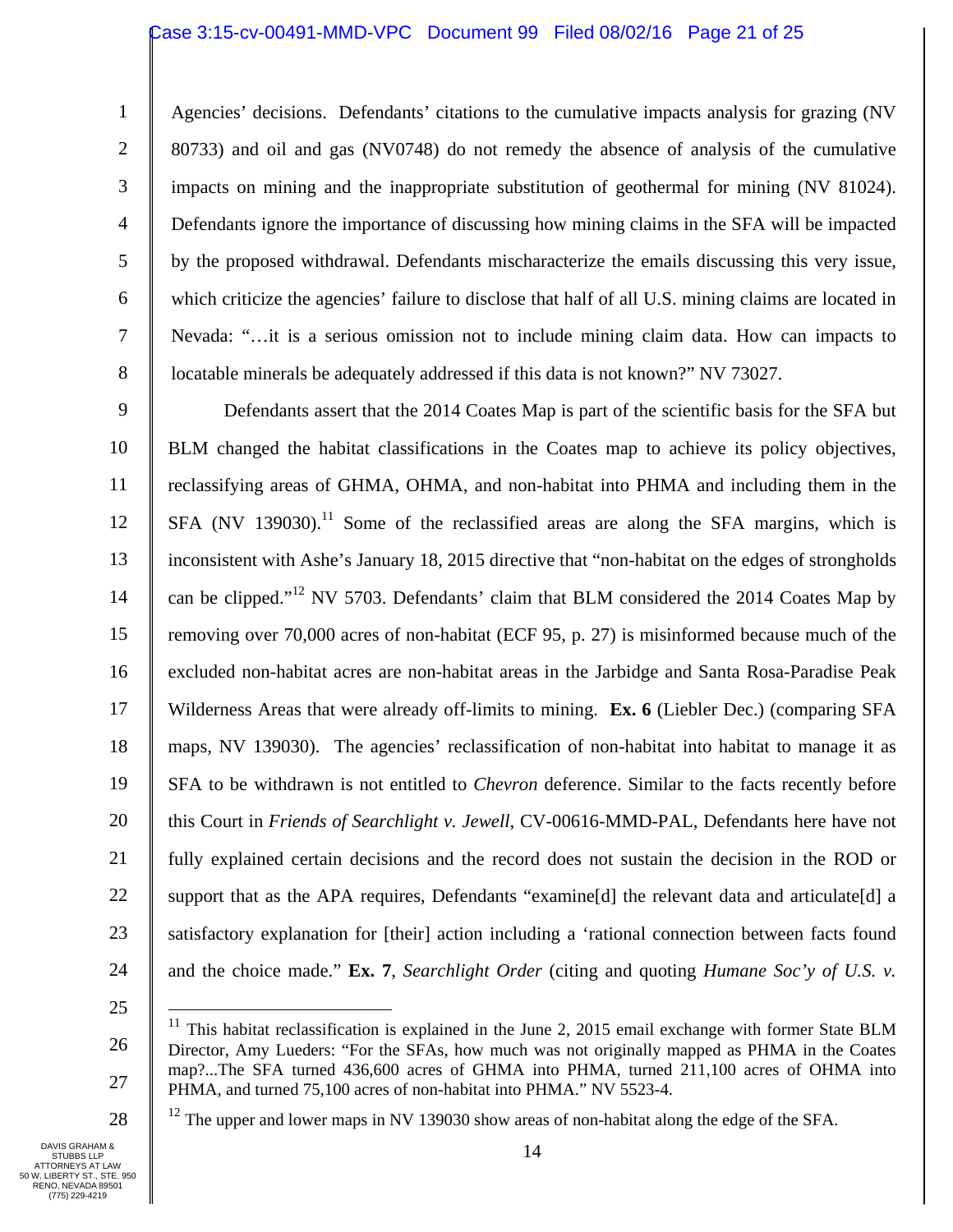- 1 2 *Lock*, 626 F.3d 1040, 1048 (9th Cir. 2010). The habitat reclassification ignores available data and provides no rational connection between the facts and the decision to segregate the SFA.
- 3

## **IX. The Court Should Vacate and Remand for a Supplemental EIS**

4 5 6 7 8 9 10 11 12 13 14 15 16 17 18 19 20 21 22 23 24 25 26 Similar to this Court's recent decision in *Searchlight*, here, vacatur of the ROD and FEIS is necessary because of the analytical gaps in the analyses underlying the ROD and FEIS. Ex 6, Order. Defendants' repeated assertion that an SEIS is not required because several of the DEIS alternatives included mineral withdrawals and lek buffers and they are qualitatively within the spectrum of alternatives analyzed is misguided – even Intervenors do not disagree with Plaintiffs on this point. Plaintiffs could not predict that that the lands on which their claims are located would be singled out for withdrawal from reading the Agencies' justification for the DEIS Preferred Alternative, which did not propose withdrawals and stated the agencies' land use decisions met their purpose and need and was consistent with multiple use (NV 44888). It is unreasonable to expect that Plaintiffs could have guessed that the DEIS alternatives B, C, and F (NV 45272-73), would be reconfigured to become the 2.8 million acre area of Nevada and include their claims. The SFA is not "within the range of alternatives [Western and Quantum] could have reasonably anticipated the [agency] to be considering." *State of Cal. v. Block*, 690 F.2d 753, 772 (9th Cir. 1982). BLM recognized that the SFA withdrawal was not "an alternative analyzed in the DEIS" and that the agency would have to justify inserting the SFA "without triggering NEPA supplementation." (WO 78592, GBR 10440, ECF 67 at 18). Top DOI officials worried the discussion of mining's minimal impact on the Bi-State Final Rule "may invite comparisons with how mining is proposed to be treated in the SFAs," WO 01957-58 - recognizing the SFA is arbitrary and capricious. The NVLMP should be vacated and remanded for preparation of a SEIS. GSG will not be harmed by a vacatur because the Nevada Plan would protect habitat as would BLM's Special Status Species Manual 6840 protecting sensitive species like GSG including measures to "minimize the likelihood and need for listing under the ESA" as noted in BLM's response to GCR. NV 13659.

- 27
- 28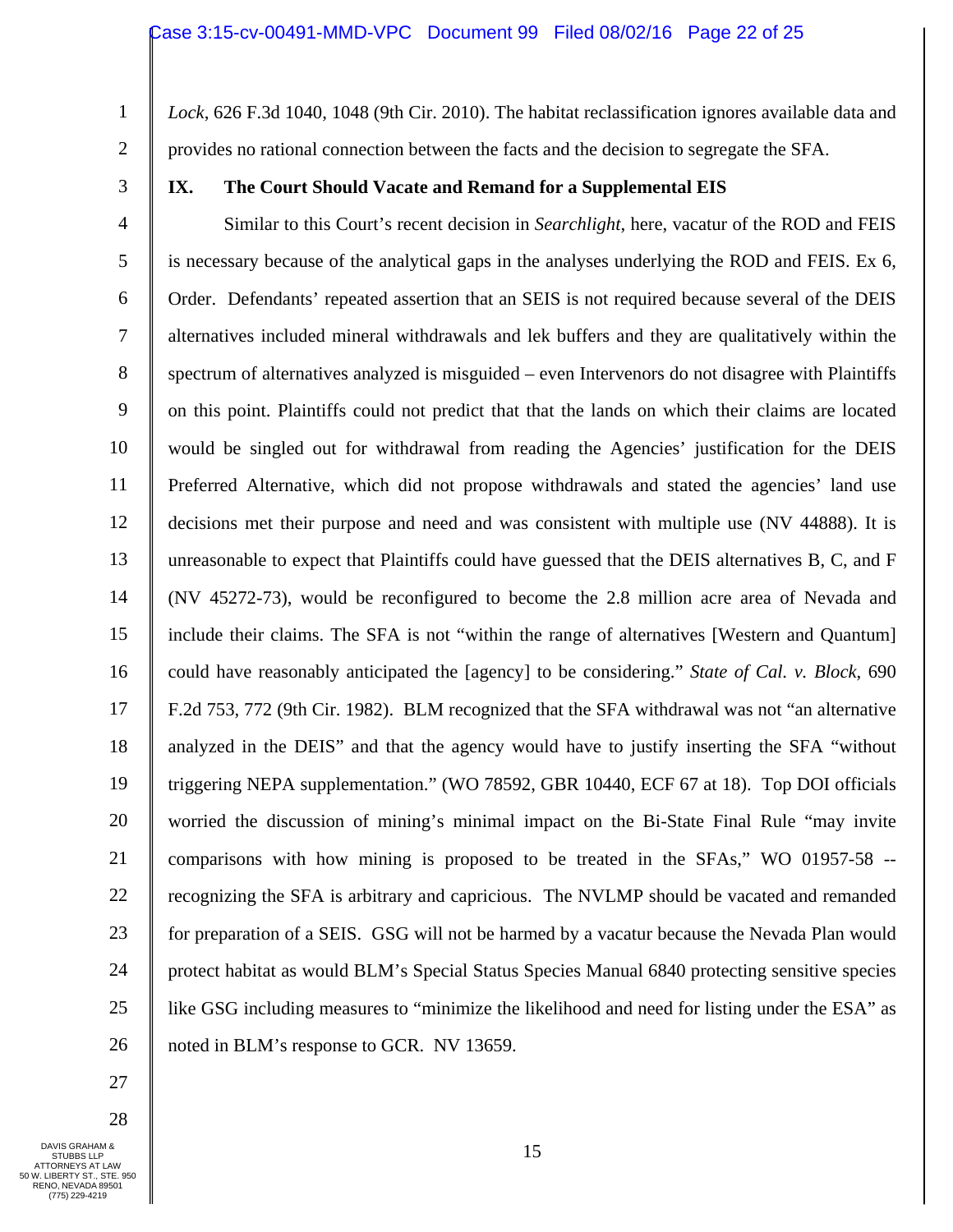|                                                                                                                         | Case 3:15-cv-00491-MMD-VPC Document 99 Filed 08/02/16 Page 23 of 25               |
|-------------------------------------------------------------------------------------------------------------------------|-----------------------------------------------------------------------------------|
| $\mathbf{1}$                                                                                                            | Respectfully submitted this $2nd$ day of August, 2016.                            |
|                                                                                                                         |                                                                                   |
| $\mathbf{2}$                                                                                                            | OFFICE OF THE ATTORNEY GENERAL                                                    |
| 3                                                                                                                       | <b>Adam Paul Laxalt</b>                                                           |
| $\overline{4}$                                                                                                          | <b>Attorney General of Nevada</b>                                                 |
| 5                                                                                                                       | By: /s/ Lawrence VanDyke                                                          |
| 6                                                                                                                       | Lawrence VanDyke (NSB 13643C)<br><b>Solicitor General</b>                         |
|                                                                                                                         | C. Wayne Howle (NSB 3443)                                                         |
| 7                                                                                                                       | <b>Chief Deputy Attorney General</b>                                              |
| 8                                                                                                                       | <b>Attorneys for State of Nevada</b>                                              |
| 9                                                                                                                       | <b>WASHOE COUNTY DISTRICT</b>                                                     |
| 10                                                                                                                      | <b>ATTORNEY</b>                                                                   |
| 11                                                                                                                      | <b>Christopher Hicks</b>                                                          |
| 12                                                                                                                      | <b>District Attorney</b>                                                          |
|                                                                                                                         | By: /s/ Michael W. Large                                                          |
| 13                                                                                                                      | Michael W. Large (NSB 10119)                                                      |
| 14                                                                                                                      | <b>Deputy District Attorney</b>                                                   |
| 15                                                                                                                      | <b>Attorneys for Washoe County, Nevada</b>                                        |
| 16                                                                                                                      | <b>DAVIS GRAHAM &amp; STUBBS LLP</b>                                              |
| 17                                                                                                                      | By: /s/ Laura K. Granier                                                          |
| 18                                                                                                                      | Laura K. Granier (NSB 7357)                                                       |
| 19                                                                                                                      | Attorneys for Plaintiffs Churchill County,                                        |
| 20                                                                                                                      | Elko County, Eureka County, Humboldt                                              |
| 21                                                                                                                      | County, Lander County, Lincoln County,<br>Pershing County, and White Pine County, |
|                                                                                                                         | and Plaintiffs Western Exploration LLC,                                           |
| 22                                                                                                                      | Quantum Minerals LLC, Paragon Precious<br>Metals, LLC, and Ninety-Six Ranch, LLC  |
| 23                                                                                                                      |                                                                                   |
| 24                                                                                                                      |                                                                                   |
| 25                                                                                                                      |                                                                                   |
| 26                                                                                                                      |                                                                                   |
| 27                                                                                                                      |                                                                                   |
| 28                                                                                                                      |                                                                                   |
| DAVIS GRAHAM &<br>STUBBS LLP<br>ATTORNEYS AT LAW<br>50 W. LIBERTY ST., STE. 950<br>RENO, NEVADA 89501<br>(775) 229-4219 | 16                                                                                |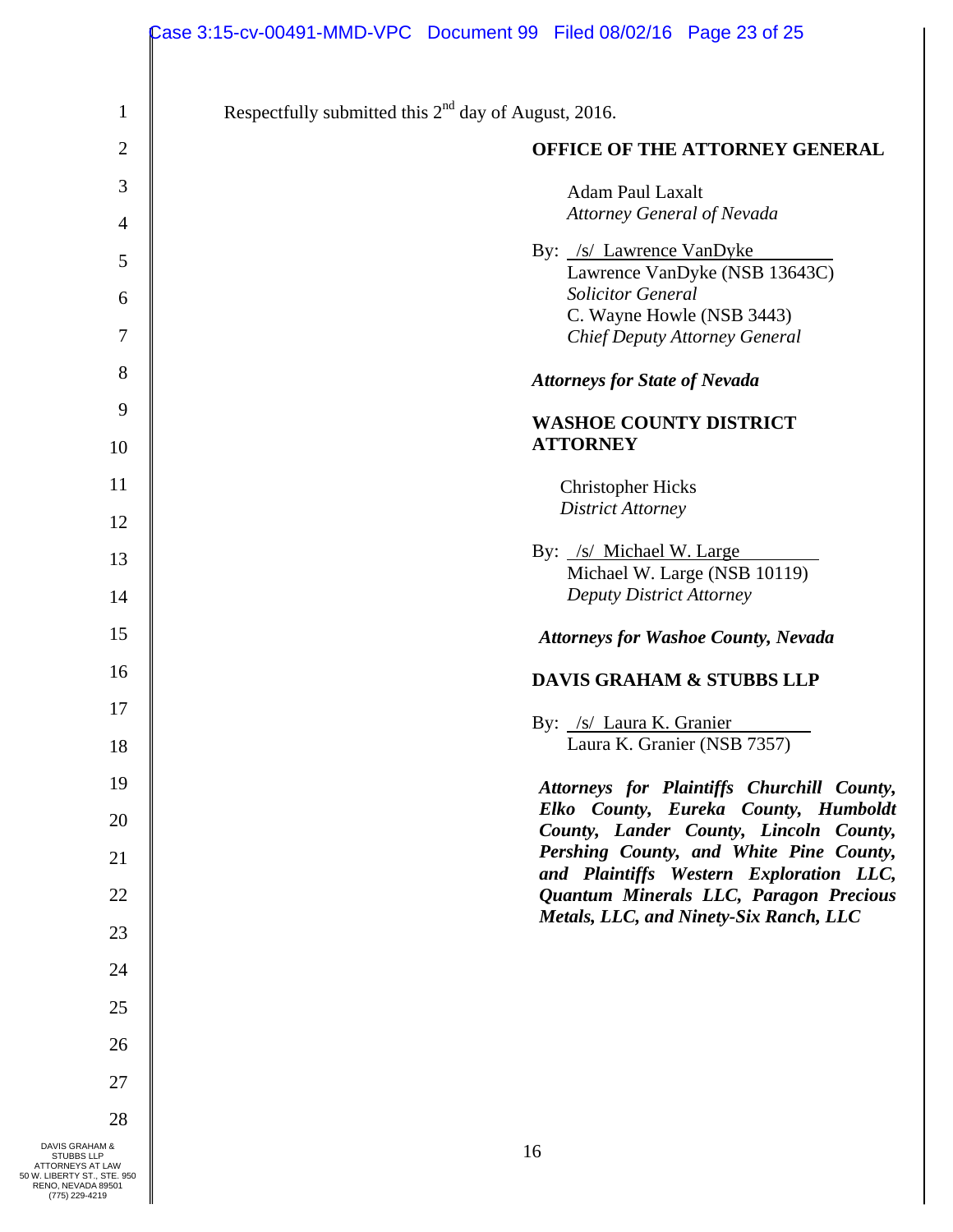|                | Case 3:15-cv-00491-MMD-VPC Document 99    Filed 08/02/16    Page 24 of 25                      |                          |  |  |
|----------------|------------------------------------------------------------------------------------------------|--------------------------|--|--|
|                |                                                                                                |                          |  |  |
| $\mathbf{1}$   | <b>CERTIFICATE OF SERVICE</b>                                                                  |                          |  |  |
| $\mathbf{2}$   | Pursuant to F.R.C.P. 5(b), I certify that I am an employee of Davis Graham & Stubbs            |                          |  |  |
| $\mathfrak{Z}$ | LLP and not a party to, nor interested in, the within action; that on the $2nd$ day of         |                          |  |  |
| $\overline{4}$ | August, 2016, a true and correct copy of the foregoing document was transmitted electronically |                          |  |  |
| 5              | to the following via the Court's e-filing electronic notice system:                            |                          |  |  |
| 6              | Holly Vance, Esq.                                                                              | Holly.A.Vance@usdoj.gov  |  |  |
| 7              | <b>Assistant United States Attorney</b><br>100 West Liberty Street, Suite 600                  |                          |  |  |
| 8              | Reno, NV 89501                                                                                 |                          |  |  |
| 9              | Luther L. Hajek, Esq.                                                                          | Luke.Hajek@usdoj.gov     |  |  |
| 10             | Barclay T. Samford, Esq.<br>Trial Attorney, Natural Resources Section                          | Clay.Samford@usdoj.gov   |  |  |
| 11             | United States Department of Justice<br><b>Environment and Natural Resources Division</b>       |                          |  |  |
| 12             | 999 18th St., South Terrace, Suite 370<br>Denver, CO 80202                                     |                          |  |  |
| 13             |                                                                                                |                          |  |  |
| 14             | Tanya Nesbitt, Esq.<br><b>Trial Attorney</b>                                                   | Tanya.Nesbitt2@usdoj.gov |  |  |
| 15             | U.S. Department of Justice<br><b>Environment and Natural Resources Division</b>                |                          |  |  |
| 16             | <b>Natural Resources Section</b>                                                               |                          |  |  |
| 17             | P.O. Box 7611<br>Washington, D.C. 20044                                                        |                          |  |  |
| 18             | Julie Cavanaugh-Bill                                                                           | julie@cblawoffices.org   |  |  |
| 19             | Cavanaugh-Bill Law Offices, LLC<br>401 Railroad St., Ste. 307                                  |                          |  |  |
| 20             | Elko, Nevada 89801                                                                             |                          |  |  |
| 21             | Roger Flynn, Esq.                                                                              | wmap@igc.org             |  |  |
| 22             | <b>Western Mining Action Project</b><br>440 Main St., #2                                       |                          |  |  |
| 23             | P.O. Box 349                                                                                   |                          |  |  |
| 24             | Lyons, CO 80540                                                                                |                          |  |  |
| 25             | Matt Kenna, Esq.<br><b>Public Interest Environmental Law</b>                                   | matt@kenna.net           |  |  |
| 26             | 1045 E. $5^{\text{th}}$ Ave., Suite 11B<br>Durango, CO 81301                                   |                          |  |  |
| 27             |                                                                                                |                          |  |  |
| 28             |                                                                                                |                          |  |  |

DAVIS GRAHAM &<br>
STUBBS LLP<br>
ATTORNEYS AT LAW<br>
50 W. LIBERTY ST., STE. 950<br>
RENO, NEVADA 89501<br>
(775) 229-4219